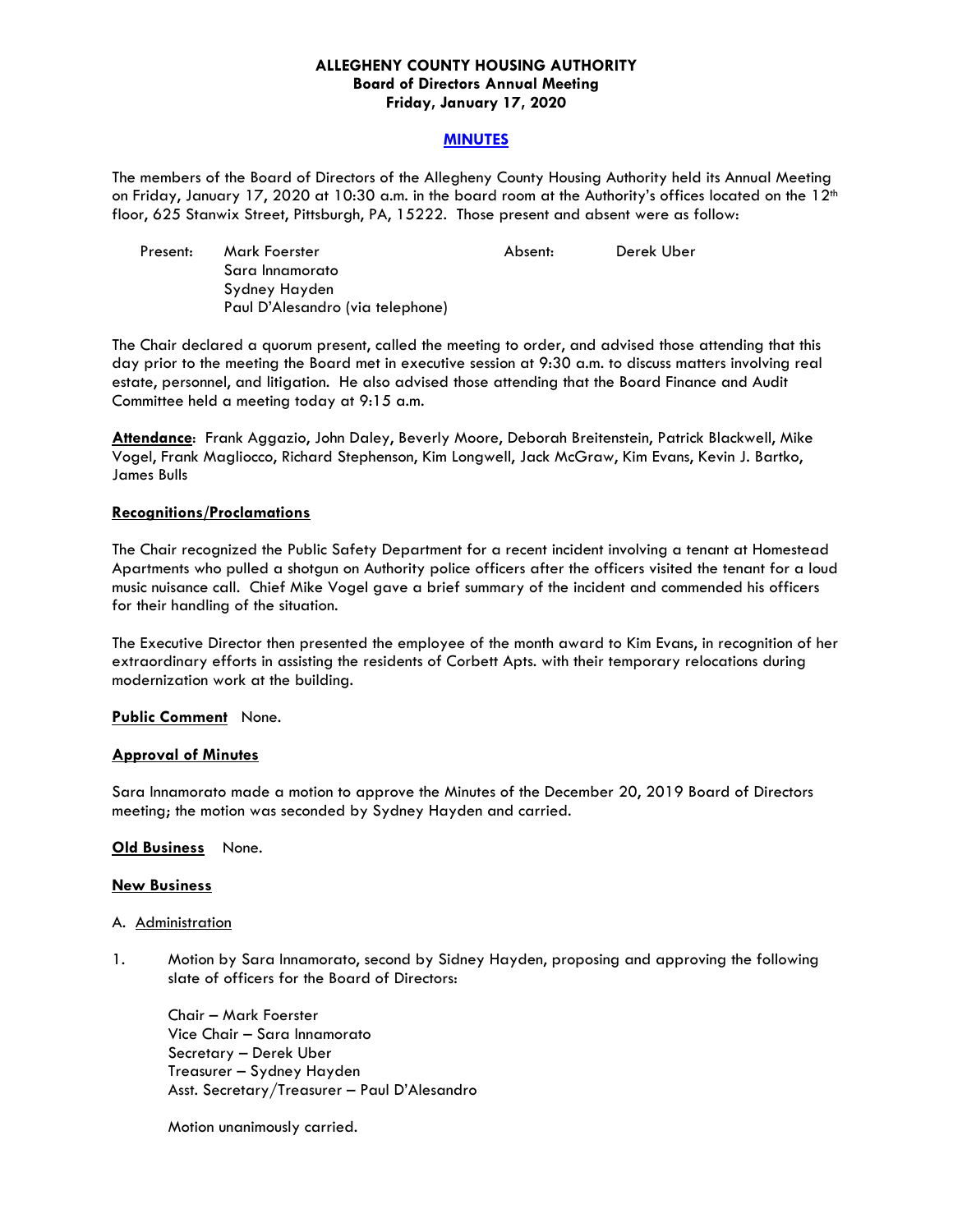- 2. Motion by Sydney Hayden, second by Sara Innamorato, approving renewal of the flood insurance policies with the National Flood Insurance Program through Housing Authority Insurance (HAI) the term 02/26/20 to 02/26/21 for coverage on various buildings at Authority owned and/or management developments. After a brief discussion, the motion was carried.
- 3. Motion by Sara Innamorato, second by Sydney Hayden, approving purchase of Sexual Misconduct Liability insurance for a one-year term, through HAI, for the Authority's operation of an at-risk youth program at the Deborah Booker Center. The motion was unanimously carried after a brief discussion.
- 4. The following **Resolution #20-01** was introduced by the Chair, read in full and considered:

## *RESOLUTION #20-01 ADOPTING SIGNATURE AUTHORITY FOR DOCUMENTS REQUIRING SUBMISSION TO THE U.S. DEPARMENT OF HOUSING AND URBAN DEVELOPMENT*

*WHEREAS, the United States Department of Housing and Urban Development (HUD) desires to have on file an authorized signature list from the Allegheny County Housing Authority; and* 

*WHEREAS, the Allegheny County Housing Authority has determined that its current signature list needs updated: and* 

*WHEREAS, the updated signature list will be as follows: the Executive Director is authorized to sign all documents requiring submission to HUD. In the absence of the Executive Director, the Deputy Executive Director will be authorized to sign. In the absence of the Executive Director and the Deputy Executive Director, the Chief Financial Officer will be authorized to sign;* 

*NOW, THEREFORE, BE IT RESOLVED, by the Board of Directors of the Allegheny County Housing Authority:* 

- *1. That the signature list will be updated as outlined above and submitted to HUD; and*
- *2. The Executive Director is hereby authorized and shall take such measures as may be necessary to implement the change.*

 Sydney Hayden moved that the foregoing Resolution be adopted as introduced and read, which was seconded by Sara Innamorato, and upon roll call the 'Ayes' and 'Nays' were as follows:

| Mark Foerster    | NAYS: | <b>None</b> |
|------------------|-------|-------------|
| Sara Innamorato  |       |             |
| Sydney Hayden    |       |             |
| Paul D'Alesandro |       |             |
|                  |       |             |

The Chair thereupon declared said Resolution carried and adopted*.* 

- B. HCVP
- 1. The following **Resolution #20-02** was introduced by the Chair, read in full and considered:

## *RESOLUTION #20-20 AUTHORIZING EXTENTION OF A VOUCHER PREFERENCE FOR INDIVIDUALS WITH OUD*

 *NOW, THEREFORE, BEI IT RESOLVED that the Board of Directors of the Allegheny County Housing Authority hereby adopt an extension of the preference heretofore approved on April 18, 2019, to permit no more than 25 vouchers for use in providing supportive housing opportunities for individuals with Opioid Use Disorders (OUD); this preference will continue until the 25 vouchers have been utilized.* 

 Sara Innamorato moved that the foregoing Resolution be adopted as introduced and read, which was seconded by Sydney Hayden, and upon roll call the 'Ayes' and 'Nays' were as follows: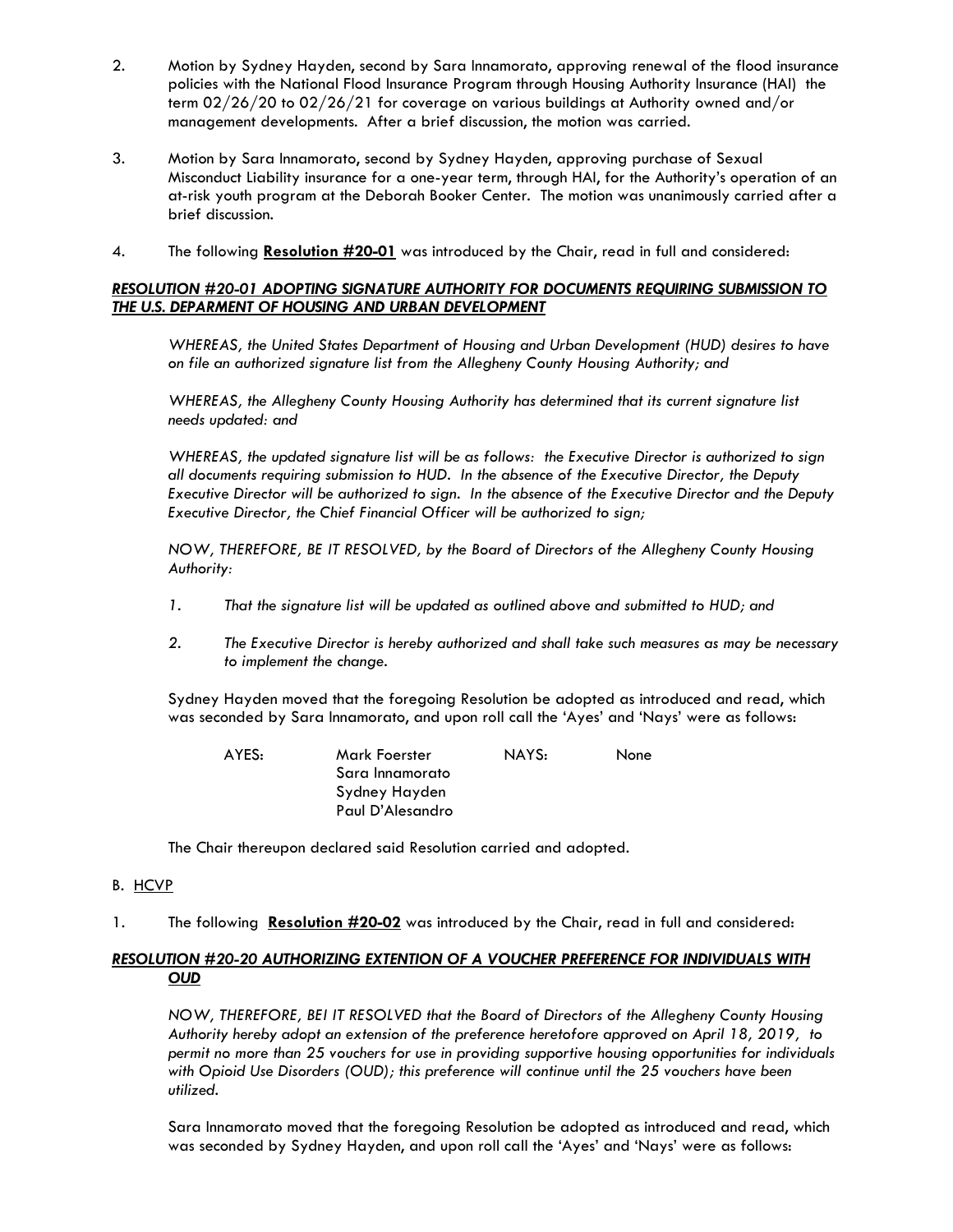AYES: Mark Foerster NAYS: None Sara Innamorato Sydney Hayden Paul D'Alesandro

The Chair thereupon declared said Resolution carried and adopted*.* 

- C. Development
- 1. Motion by Sydney Hayden, second by Sara Innamorato, approving award of IFB Contract ACHA-1621, Traction Elevator Modernization at Springdale Manor and Golden Tower, in the amount of \$1,233,539.36 to Otis Elevator Company. After a brief discussion, the motion was unanimously carried.

D. HMO

1. The following **Resolution #20-03** was introduced by the Chair, read in full and considered:

### *RESOLTUION #20-03 AUTHORIZING TRANSFER OF COLLECTION LOSS*

 *BE IT RESOLVED that the Board of Directors of the Allegheny County Housing Authority hereby approve transfer of uncollectible tenant accounts in the amount of \$25,954.27 and referral for further action, if warranted.* 

 Sydney Hayden moved that the foregoing Resolution be adopted as introduced and read, which was seconded by Sara Innamorato, and upon roll call the 'Ayes' and 'Nays' were as follows:

 AYES: Mark Foerster NAYS: None Sara Innamorato Sydney Hayden Paul D'Alesandro

The Chair thereupon declared said Resolution carried and adopted*.* 

### **Comment on General Items** None.

#### **Adjournment**

Sara Innamorato made a motion to adjourn the meeting; the motion was seconded by Sydney Hayden and carried.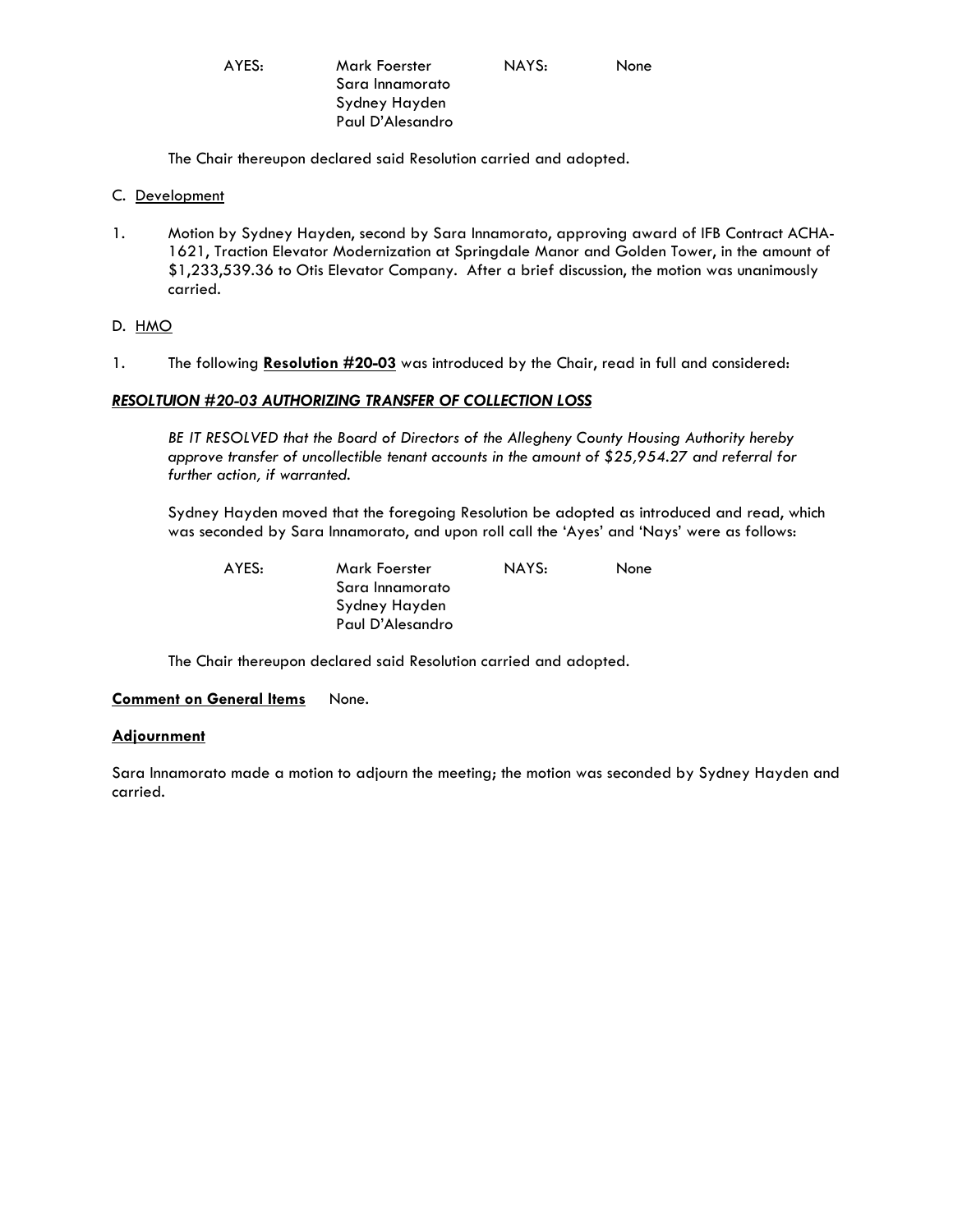### **ALLEGHENY COUNTY HOUSING AUTHORITY Board of Directors Meeting Friday, February 21, 2020**

### **MINUTES**

The members of the Board of Directors of the Allegheny County Housing Authority held a regular Meeting on Friday, February 21, 2020 at 10:30 a.m. in the board room at the Authority's offices located on the 12<sup>th</sup> floor, 625 Stanwix Street, Pittsburgh, PA, 15222. Those present and absent were as follow:

Present: Mark Foerster Absent: None Sara Innamorato Derek Uber Sydney Hayden Paul D'Alesandro

The Chair declared a quorum present, called the meeting to order, and advised those attending that this day prior to the meeting the Board met in executive session at 9:30 a.m. to discuss matters involving real estate, personnel, and litigation. He also advised those attending that the Board Finance and Audit Committee held a meeting today at 9:15 a.m.

**Attendance**: Frank Aggazio, Beverly Moore, George Janocsko, Deborah Breitenstein, Patrick Blackwell, Bobby Gabbianelli, Frank Magliocco, Richard Stephenson, Jack McGraw, Mike Vogel, Kevin Bartko, James Bulls; Paul Reiber; Mike Flaherty

### **Recognitions/Proclamations**

The Executive Director presented the employee of the month award to Michael Flaherty, a housing counselor in the HCVP Department, in recognition of his initiative, excellent customer service and attendance.

Mark Foerster and Sydney Hayden then recognized Police Chief Mike Vogel, who served as the President of the Western Pennsylvania Police Chiefs Association for the past two years.

### **Public Comment** None.

## **Approval of Minutes**

Sara Innamorato made a motion to approve the Minutes of the January 17, 2020 meeting; the motion was seconded by Paul D'Alesandro and carried.

#### **Old Business** None.

#### **New Business**

#### A. Development

- 1. Motion by Sara Innamorato, second by Derek Uber, approving Change Order G-4 in the amount of \$25,000 to Moret Construction Company, Inc. for front entrance changes under contract ACHA-1574-1/GC, Interior and Exterior Improvements at West Mifflin Manor. After a brief discussion, the motion was unanimously carried.
- 2. The following **Resolution #20-04** was introduced by the Chair, read in full and considered:

## *RESOLUTION #20-04 APPROVING SUBMISSION TO HUD OF A DEMOLITION/DISPOSITION APPLICATION FOR HAWKINS VILLAGE*

 *WHEREAS, the Allegheny County Housing Authority, in partnership with Pennrose Properties, LLC, has submitted a low-income housing tax credit application to the Pennsylvania Housing Finance Agency for funding to redevelop Hawkins Village; and*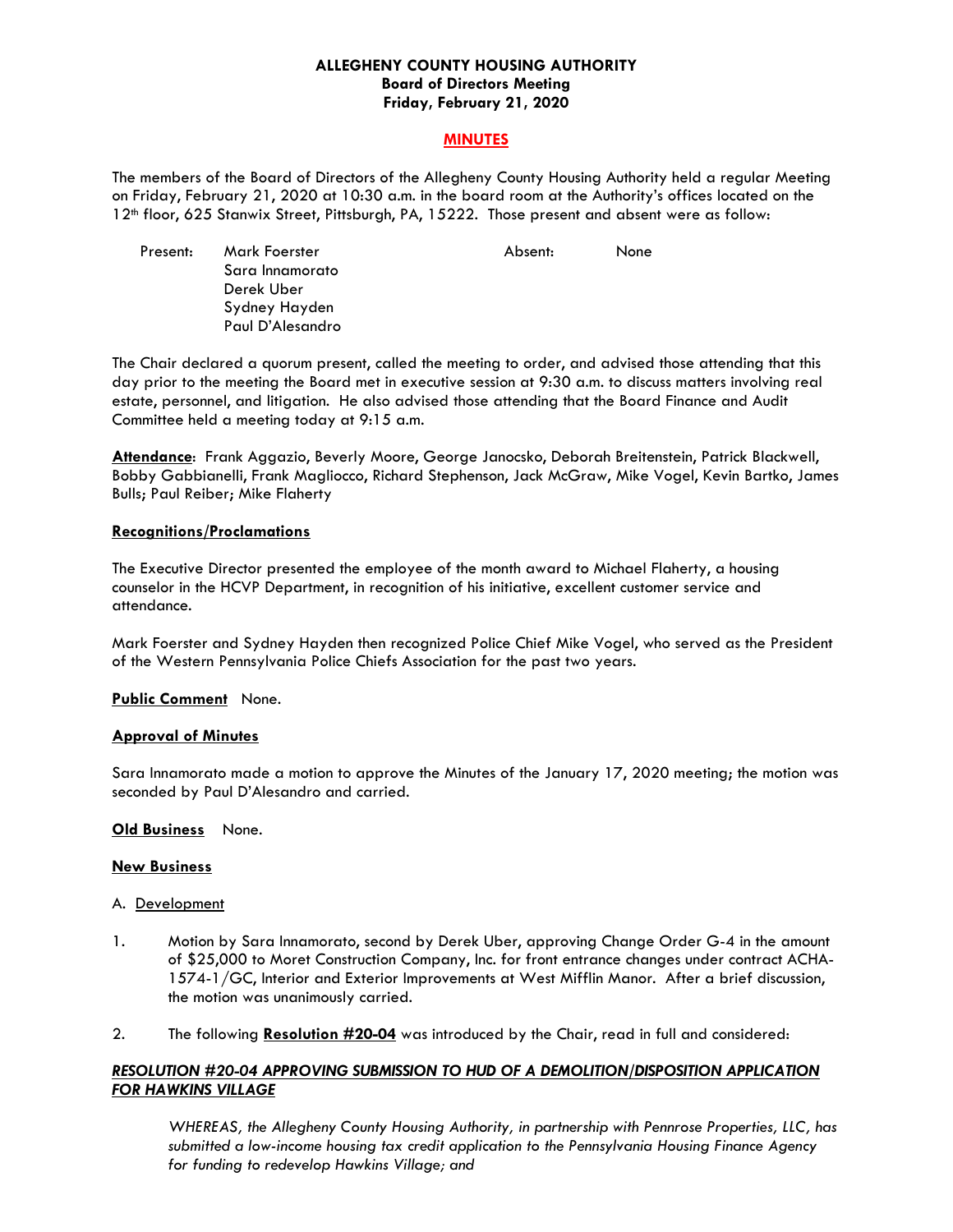*WHEREAS, the Allegheny County Housing Authority owns and operates Hawkins Village, PA006000601, in accordance with the Annual Contribution Contract; and* 

 *WHEREAS, the Allegheny County Housing Authority and Pennrose Properties, LLC have determined the Hawkins Village Development is obsolete as to the physical condition; and* 

 *WHEREAS, the Allegheny County Housing Authority has made an offer of sale to the Resident Advisory Board, who represents the residents of Hawkins Village, on February 6, 2020; and* 

 *WHEREAS, the Allegheny County Housing Authority will relocate the residents of Hawkins Village in accordance with the Uniform Relocation Assistance and Real Property Acquisition Policies Act of 1970, as amended and implementing regulations at 49 C.F.R. Part 24; and* 

 *WHEREAS, the demolition/disposition application is to be submitted to the U.S. Department of Housing and Urban Development in accordance with 24 CFR Part 970 (Form 5285).* 

 *NOW, THEREFORE, BE IT RESOLVED that the Board of Directors of the Allegheny County Housing Authority hereby approve the submission of a Demolition/Disposition Application to the HUD Special Applications Center under Section 18 of the Housing Act of 1937, as amended, for the demolition and disposition of Hawkins Village to a to-be-formed limited partnership in which an ACHA instrumentality will be a general partner.* 

 Sydney Hayden moved that the foregoing Resolution be adopted as introduced and read, which was seconded by Paul D'Alesandro, and upon roll call the 'Ayes' and 'Nays' were as follows:

| AYES: | Mark Foerster    | NAYS: | None |
|-------|------------------|-------|------|
|       | Sara Innamorato  |       |      |
|       | Derek Uber       |       |      |
|       | Sydney Hayden    |       |      |
|       | Paul D'Alesandro |       |      |

The Chair thereupon declared said Resolution carried and adopted*.* 

- 3. Motion by Sara Innamorato, second by Derek Uber, awarding the following contracts for Roof and Make-Up Air Unit Replacement at Jefferson Manor:
	- a. Contract ACHA-1624-1/GC, General Construction Contract, in the amount of \$292,121, to Liokareas Construction Company
	- b. Contract ACHA-1624-2/MC, Mechanical Contract, in the amount of \$119,500 to Controlled Climate
	- c. Contract ACHA-1624-3/EC, Electrical Contract, in the amount of \$18,900 to Merit Electrical Group.

After a brief discussion, the motion was unanimously carried.

- 4. Motion by Derek Uber, second by Paul D'Alesandro, awarding the following contracts for Roof and Mark-up Air Unit Replacement at Blawnox Apartments:
	- a. Contract ACHA-1625-1/GC, General Construction Contract, in the amount of \$295,123 to Liokareas Construction Company
	- b. Contract ACHA-1625-2/MC, Mechanical Contract, in the amount of \$185,000, to Controlled Climate
	- c. Contract ACHA-1625-3/EC, Electrical Contract, in the amount of \$49,400 to Merit Electrical Group.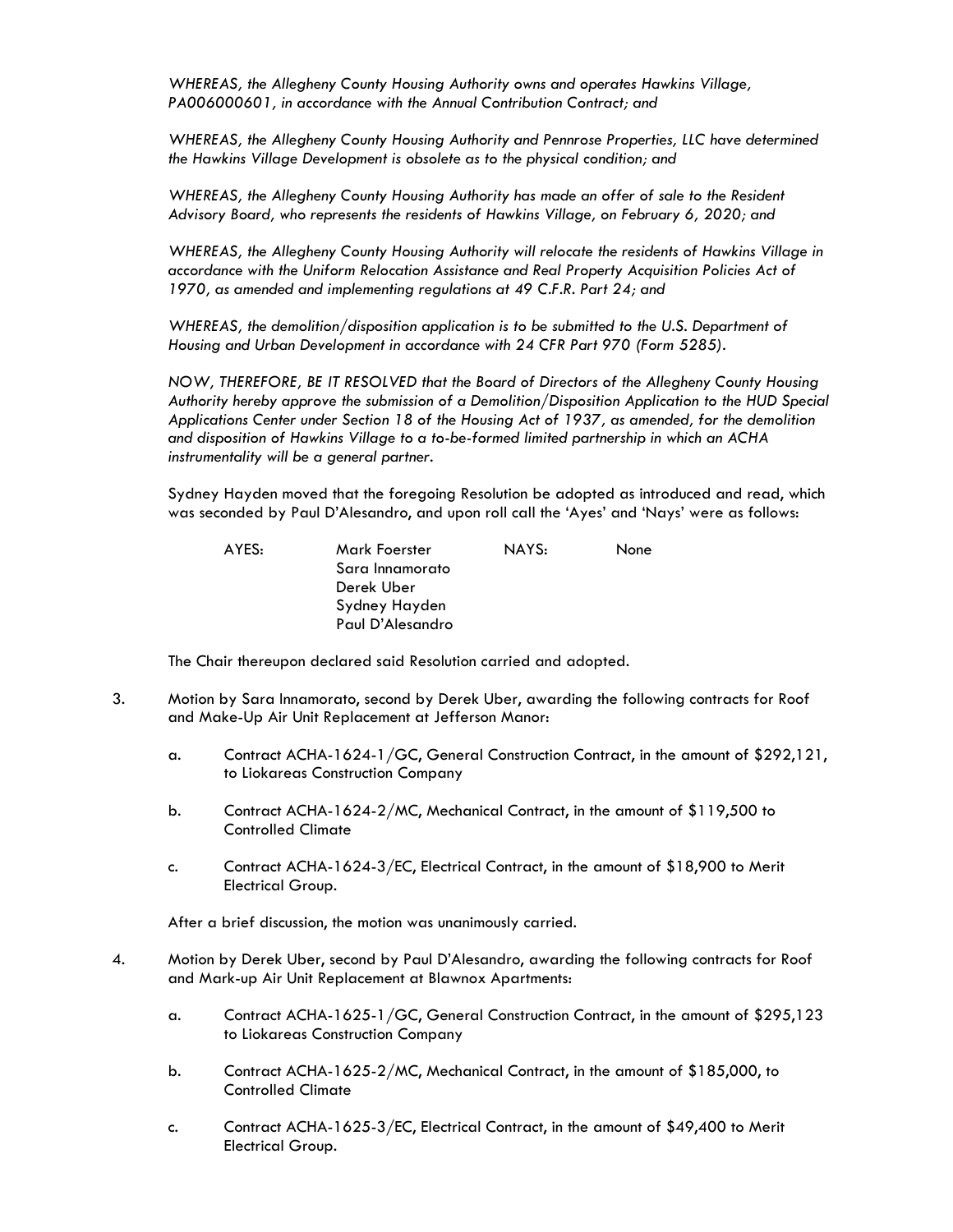The motion was unanimously carried.

## B. HMO

1. The following **Resolution #20-05** was introduced by the Chair, read in full and considered:

## *RESOLUTION #20-05 AUTHORIZING TRANSFER OF COLLECTION LOSS*

 *NOW, THEREFORE, BE IT RESOLVED that the Board of Directors of the Allegheny County Housing Authority hereby authorize transfer of the uncollectible tenant accounts in the amount of \$13,178.23 and referral for further action, if warranted.* 

 Sydney Hayden moved that the foregoing Resolution be adopted as introduced and read, which was seconded by Sara Innamorato, and upon roll call the 'Ayes' and 'Nays' were as follows:

AYES: Mark Foerster NAYS: None Sara Innamorato Derek Uber Sydney Hayden Paul D'Alesandro

The Chair thereupon declared said Resolution carried and adopted*.* 

### **Comment on General Items** None.

### **Adjournment**

Derek Uber made a motion to adjourn the meeting; the motion was seconded by Paul D'Alesandro and carried.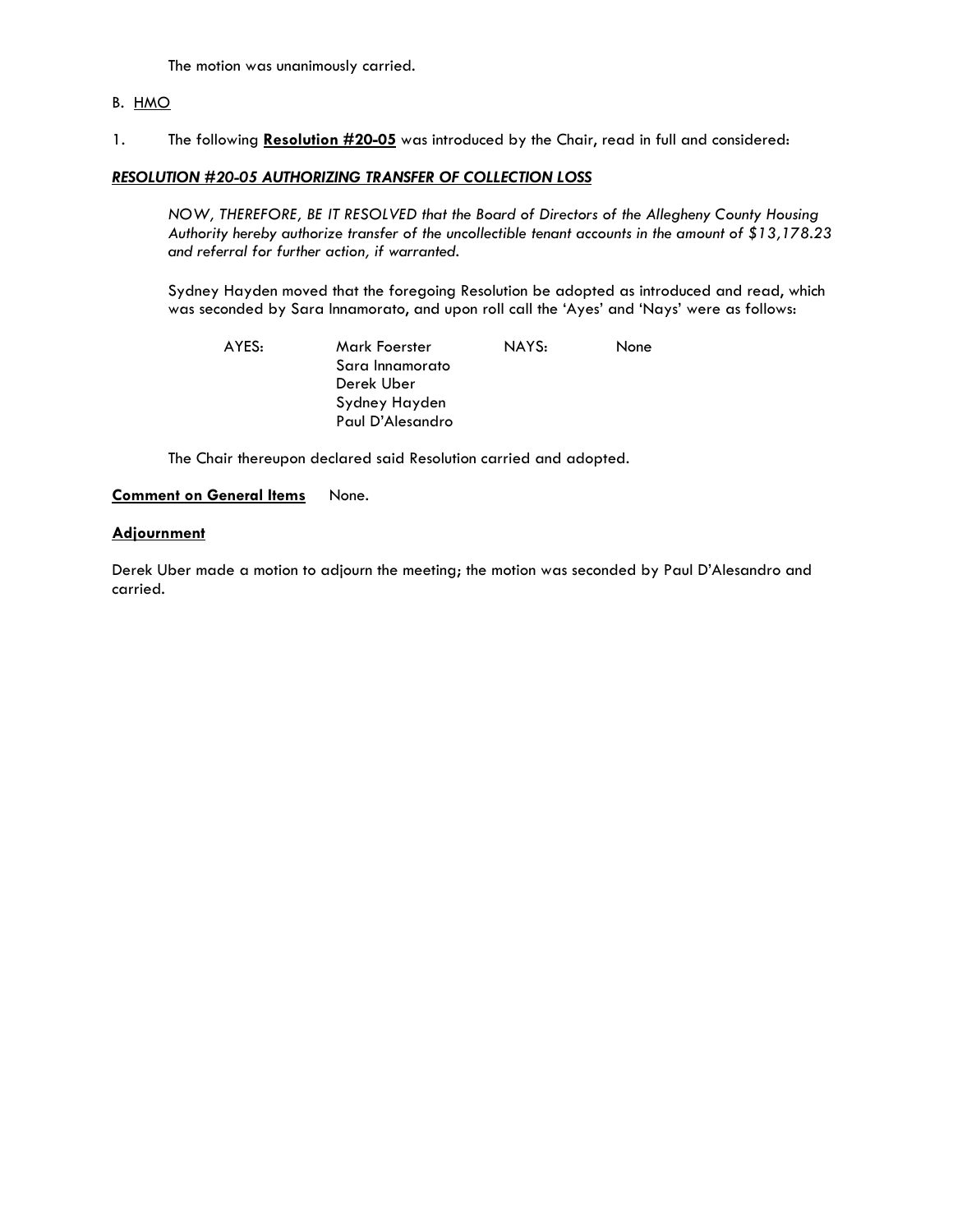### **ALLEGHENY COUNTY HOUSING AUTHORITY Board of Directors Meeting Friday, April 17, 2020**

### **MINUTES**

The members of the Board of Directors of the Allegheny County Housing Authority held a regular Meeting on Friday, April 17, 2020 at 10:30 a.m. Due to the COVID-19 crisis and the Governor's Emergency Declaration, the meeting was held virtually via *GoToMeeting.* Those present and absent were as follow:

Present: Mark Foerster **Absent: None**  Sara Innamorato Derek Uber Sydney Hayden Paul D'Alesandro

The Chair declared a quorum present, called the meeting to order, and advised those attending that this day prior to the meeting the Board met virtually in executive session at 9:40 a.m. to discuss matters involving real estate, personnel, and litigation. He also advised those attending that the Board Finance and Audit Committee held a virtual meeting today at 9:15 a.m.

**Attendance**: Frank Aggazio, Beverly Moore, George Janocsko, Deborah Breitenstein, Rich Stephenson, Patrick Blackwell, Frank Magliocco, Mike Vogel, Kevin Bartko, James Bulls; Paul Reiber; Kim Longwell

### **Recognitions/Proclamations**

The Executive Director stated that last month Dennis Ruffing, a 30 year staff accountant in the Finance Department, retired, and was recognized as the employee of the month. Richard Stephenson, CFO, stated that Dennis was instrumental in assisting him when he first started at the Authority as Director of the Finance Department, that his retirement is certainly a loss for the department, but we wish him well.

**Public Comment** None.

### **Approval of Minutes**

Sara Innamorato made a motion to approve the Minutes of the February 21, 2020 meeting; the motion was seconded by Paul D'Alesandro and carried.

#### **Old Business**

Motion by Derek Uber, second by Sara Innamorato, ratifying and approving the following Virtual Meeting Plan for the Authority:

#### **Virtual Meeting Plan**

The Board of Directors of the Allegheny County Housing Authority (ACHA) is establishing the following Virtual meeting Plan for all Authority public meetings held during the Governor's Emergency Declaration:

- 1. All monthly Board meetings, as well as other public meetings, will be held via GoToMeeting.
- 2. The ACHA will inform the public of the change in where and/or how the public meetings will be held, in the following places:
	- a. ACHA's website at http://www.achsng.com
	- b. ACHA's social media site (Facebook)
	- c. Newspaper (either print or electronic) of general circulation
- 3. The ACHA will post meeting log-in information in the following places:
	- a. ACHA's website at http://www.achsng.com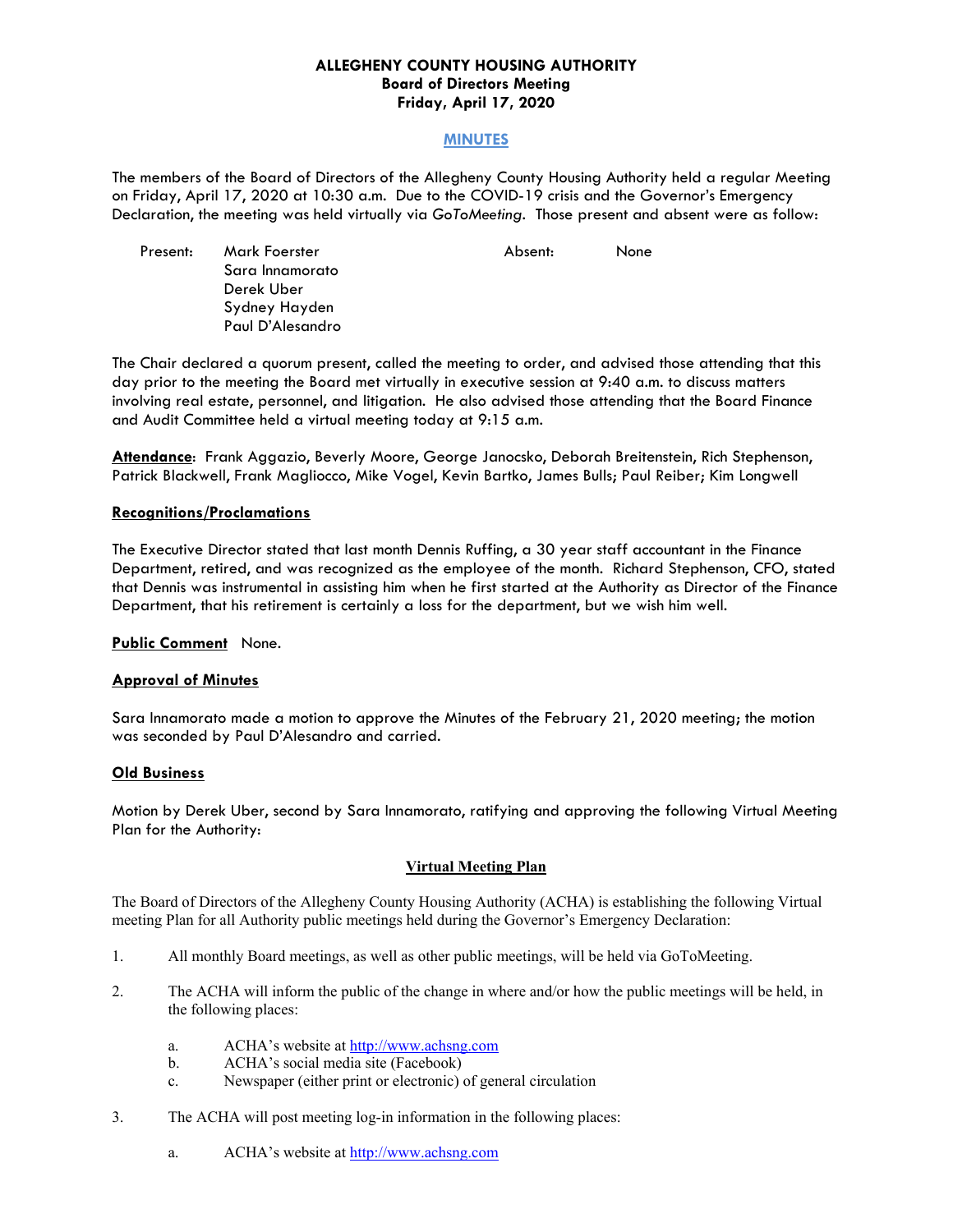- b. ACHA's social media site (Facebook)
- 4. The Board will afford the public an opportunity to comment during a designated "public comment period" on the GoToMeeting call. All members of the public who wish to speak must identify their name and address before making their comments.
- 5. All virtual meeting audios will be recorded via GoToMeeting and posted to the Authority's website for one month following the meeting.
- 6. The ACHA will continue to post meeting Minutes on it's website at http://www.achsng.com/ABOUT/PUBLIC DOCUMENTS

The motion was unanimously carried.

### **New Business**

# A. Administration

1. The following **Resolution #20-07** was introduced by the Chair, read in full and considered:

# *RESOLUTION #20-07 AUTHORIZING IMPLEMENTATION OF CERTAIN WAIVERS FROM NORMAL HUD REQUIREMENTS DUE TO THE COVID-19 EMERGENCY*

*BE IT RESOLVED by the Board of Directors of the Allegheny County Housing Authority that due to the COVID-19 emergency, the Department of Housing and Urban Development ("HUD") has authorized all public housing authorities to implement certain waivers from its normal requirements without prior HUD approval (PIH Notice 2020-05, COVID-19 Statutory and Regulatory Waivers for the Public Housing, Housing Choice Voucher, Indian Housing Block Grant and Indian Community Development Block Grant programs, Suspension of Public Housing Assessment System and Section Eight Management Assessment Program). Due to our local situation we have chosen to implement the following waivers, all of which are adopted and ratified by the Board of Directors on April 17, 2020, and implemented on April 17, 2020. Any HUD extension of the dates mentioned below shall be automatically approved by the Housing Authority without further Board action.* 

*The descriptions of the specific waivers below are summaries. The PHA shall comply with the waivers as described in the HUD Notice in all their particularities.* 

*The Executive Director is hereby delegated the express authority to nullify any waiver and end this*  modification of our policies at such time as the Executive Director determines appropriate. If feasible, *the Executive Director may choose to not take advantage of any of these waivers at his sole discretion.* 

### *PUBLIC HOUSING AND HOUSING CHOICE VOUCHERS*

*PH and HCV-1: PHA 5-Year and Annual Plan Submission Dates, Significant Amendment Requirements The PHA hereby adopts the authority granted by HUD to delay submission of its agency plan according to the dates in the HUD notice. We adopt the waiver of the significant amendment process until July 31, 2020.* 

#### *PH and HCV-2: Family Income and Composition: Delayed Annual Examinations*

*The PHA is hereby taking advantage of the waiver that delays annual reexaminations of HCV and public housing families. However we will follow the requirement regarding an increase in the payment standard contained in HCV-7. All annual recertifications due in calendar year 2020 will be completed by December 31, 2020.* 

## *PH and HCV-3: Family Income and Composition: Annual Examination - Income Verification requirements*

*The PHA will take advantage of the HUD waiver that allows us to not follow the income hierarchy of PIH Notice 2018-18. The PHA will consider resident and participant self-certification as the highest*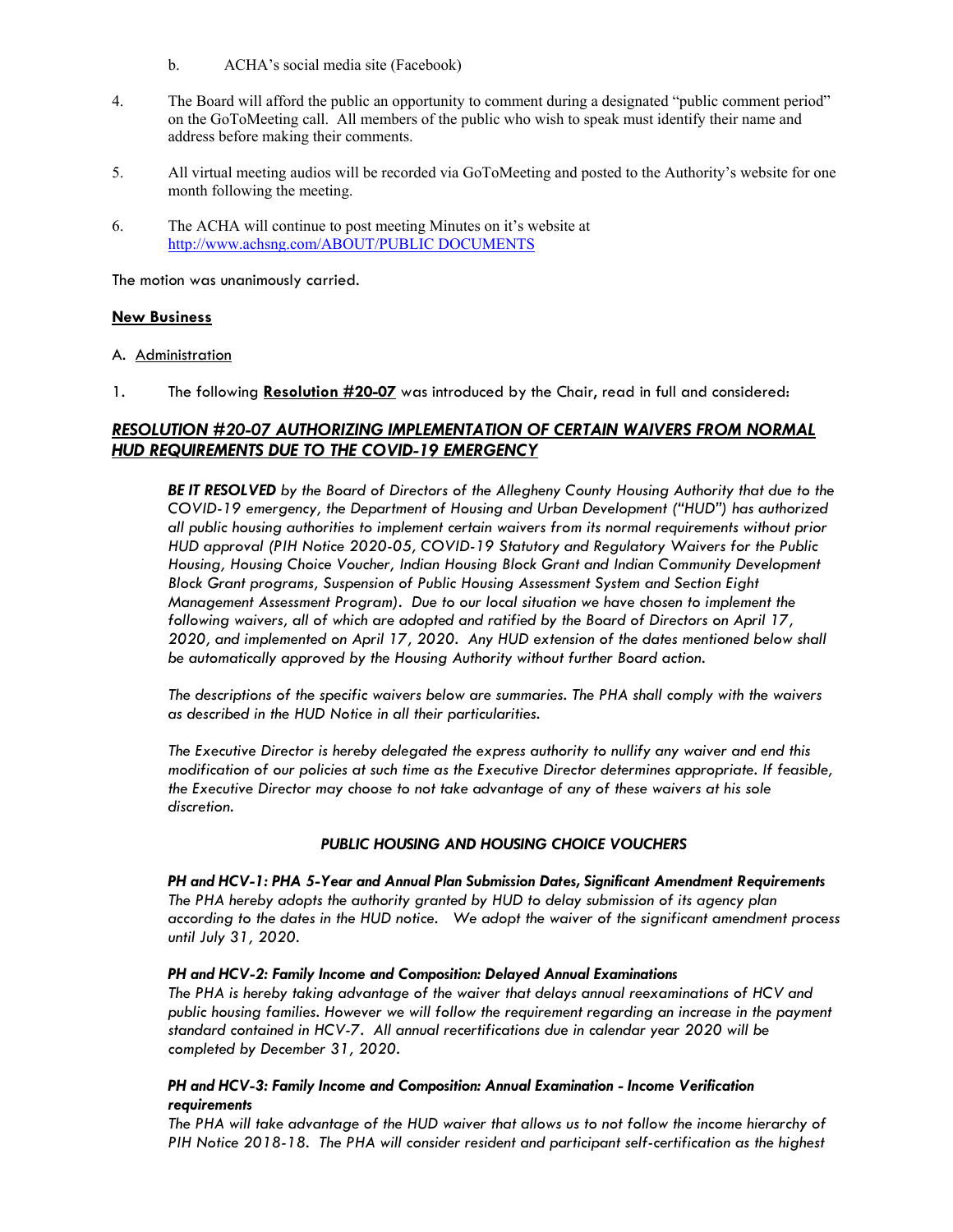*form of income verification for exams done prior to July 31, 2020. The self-certification may occur over the telephone extemporaneously documented by our staff, or via email or regular mail.* 

*If we later determine that there are material discrepancies in a self-certification, we will take the appropriate enforcement actions according to our policy.* 

#### *PH and HCV-4: Family Income and Composition: Interim Examinations*

*The requirements for annual examinations stated above in PH and HCV-3 also apply to interim examinations conducted before July 31, 2020.* 

#### *PH and HCV-5: Enterprise Income Verification (EIV) Monitoring*

*The Housing Authority is taking advantage of HUD's waiver of requirements to not monitor our EIV reports prior to July 31, 2020.* 

*PH and HCV-6: Family Self-Sufficiency (FSS) Contract of Participation; Contract Extension Due to the COVID-19 emergency, the Housing Authority will extend a families' Contract of Participation in the FSS program for up to 2 years. This extension waiver ends on December 31, 2020.* 

### *PH and HCV-7: Waiting List: Opening and Closing; Public Notice*

*HUD provides a waiver for requirements of reopening our waiting list. We may accept this waiver if we open our closed waiting list prior to July 31, 2020. In accepting this waiver we agree to the communications requirements stated in the Notice.* 

### *HOUSING QUALITY STANDARDS*

#### *HQS-1: Initial Inspection Requirements*

*The Housing Authority is accepting HUD's waiver of initial inspections not being required prior to the beginning of the initial lease term. Instead, we will accept an owner's certification that the owner has no reasonable basis to have knowledge that life threatening conditions exist in the unit or units. We reserve the right to add other requirements or conditions to this owner certification. In any event, we will conduct an HQS inspection of all units as soon as reasonably practical, but no later than October 31, 2020. This waiver is applicable until July 31, 2020.* 

### *HQS-2: Project-Based Voucher (PBV) Pre-HAP Contract Inspections, PHA Acceptance of Completed Units*

*The Housing Authority is accepting HUD's waiver of an inspection of a rehabilitated and/or newly constructed unit before entering into a HAP contract. The same conditions in timeframes as expressed in HQS-1 above apply here.* 

#### *HQS-3: Initial Inspection: Non-Life-Threatening Deficiencies (NLT) Option*

*We are utilizing the option HUD is giving us to approve HAP contracts and begin making housing assistance payments on a unit that fails initial HQS inspection providing the failure is solely for nonlife threatening deficiencies or lead-based paint issues. This option is available for both tenant-based and project-based units. The owner shall be given 60 days instead of the normal 30 days to repair any non-life threatening deficiencies. The ability to extend for 60 days ends on July 31, 2020.* 

#### *HQS-4: HQS Initial Inspection Requirement – Alternative Inspection Option*

*HOTMA authorized housing authorities to allow a unit to be occupied prior to the initial inspection if the unit has passed an alternative inspection as allowed in the Administrative Plan within the previous 24 months. The housing authority had to inspect the unit within 15 days of the RFTA. HUD is waiving the 15-day inspection requirement and allowing just the alternative inspection to suffice so long as the owner certifies that the owner has no reasonable basis to have knowledge that life threatening conditions exist in the unit. The PHA may add additional requirements or conditions. In any event, the initial HQS inspection must be conducted no later than October 31, 2020. This option is available*  for both tenant-based and project-based units. This waiver is valid until July 31 2020.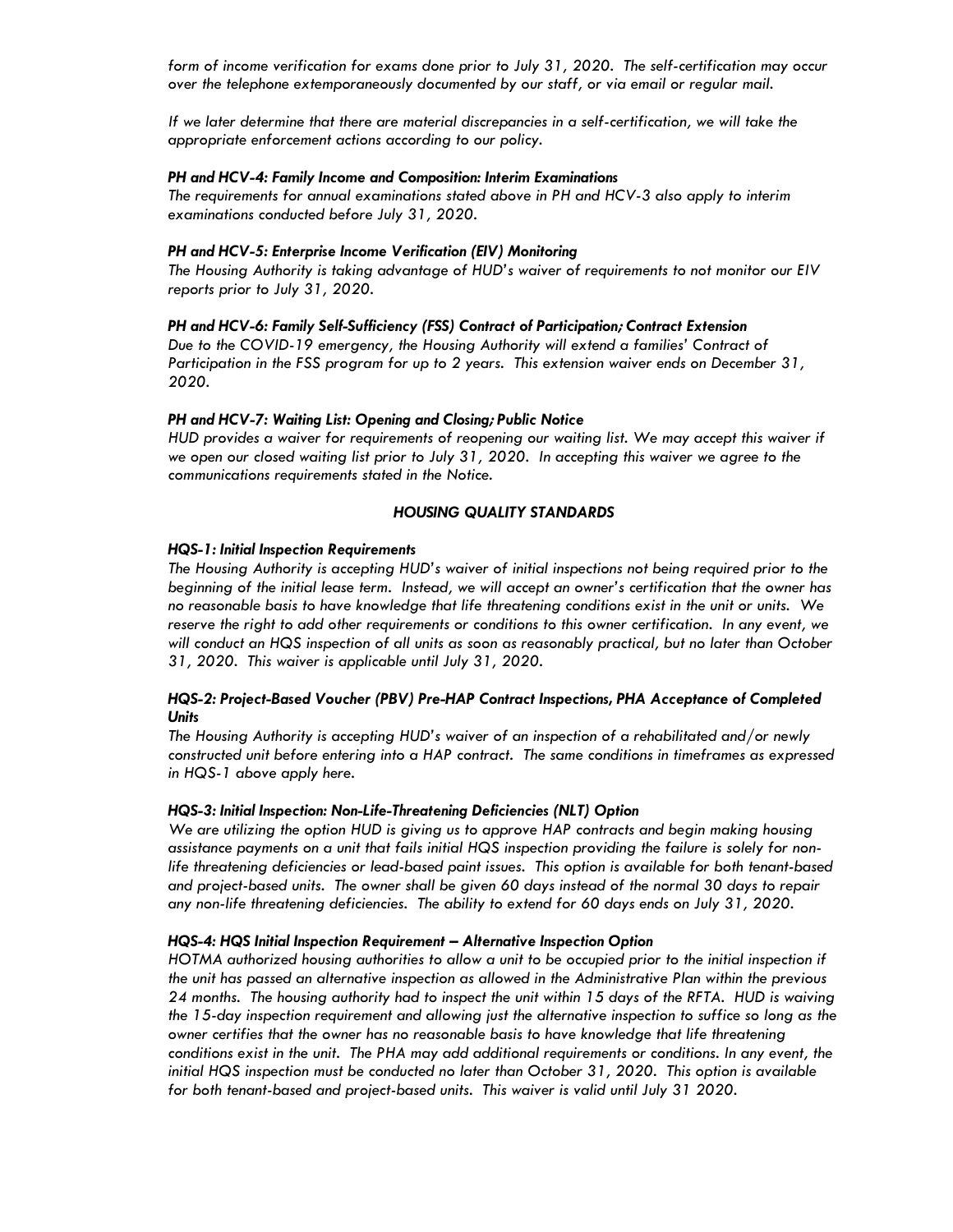#### *HQS-5: HQS Inspection Requirement – Biennial Inspections*

*Inspections must be made every other year or every third year depending upon the housing authority and our Administrative Plan. HUD is waiving these inspection periods so long as the inspections are completed as soon as reasonably possible, but no later than October 31, 2020.* 

### *HQS-6: HQS Interim Inspections*

*Interim inspections requested prior to July 31, 2020 do not have to follow the normal regulatory timeframes. Instead they must be made as soon as feasible. As a condition of this change the PHA is required to notify the owner of a reported life threatening deficiency. The owner must either correct the life threatening deficiency within 24 hours or provide adequate documentation that the reported deficiency does not exist. In the case of non-life threatening deficiencies the owner must make the repair or document that the deficiency does not exist within 30 days or any approved extension that the PHA makes. The PHA is not required to conduct an on-site inspection to verify the repairs have been made, but may rely on an alternative verification method such as photographs or tenant certifications.* 

### *HQS-7: PBV Turnover Unit Inspections*

*Normally when a project-based voucher turns over, an inspection is made. This waiver allows the PHA to accept an owner certification that the owner has no reasonable basis to have knowledge that life threatening conditions exist and allow the new tenant to move in. The PHA reserves the right to add additional requirements or conditions. In any event, an inspection must be completed as soon as reasonably possible, but no later than October 31, 2020. The authority for this waiver ends on July 31, 2020.* 

### *HQS-8: PBV HAP Contract – HQS Inspections to Add or Substitute Units*

*At the discretion of the housing authority and subject to all PBV requirements a PHA can allow a substitution of one unit for a previously covered unit. Normally the new unit must be inspected prior to the initial occupancy. HUD has waived the pre-occupancy inspection requirement. A substitution can be made upon the owner's certification that the owner has no reasonable basis to have knowledge that life threatening conditions exist in the unit. The PHA can add additional conditions or requirements. This waiver ends on July 31, 2020 and all inspections must be made prior to October 31, 2020.* 

### *HQS-9: HQS Quality Control Inspections*

*The requirement for PHAs to conduct supervisory quality control inspections of a sample of units under contract is waived until October 31, 2020.* 

### *HQS-10: Housing quality standards; Space and Security*

*The regulation establishes a minimum standard for adequate space for assisted families. It requires at*  least one bedroom or living/sleeping room for each 2 persons. For people continuing to live in the *same unit who need to add a person or persons to their lease because of the COVID-19 emergency, the minimum space requirement is waived. This does not apply to an initial or new lease. This waiver*  is in effect for the duration of the current lease term or through April 10, 2021, whichever period of *time is longer.* 

#### *HQS-11: Homeownership Option – Initial HQS Inspection*

The initial HQS inspection required for the HCV home ownership program by the PHA is waived until *July 31, 2020.* 

### *HOUSING CHOICE VOUCHER PROGRAM*

#### *HCV-1: Administrative Plan*

*HUD is waiving the requirement that all changes to the Administrative Plan be approved by the Board of Commissioners prior to adoption. Instead, the Board must approve revisions as soon as practical, but no later than July 31, 2020.* 

### *HCV-2: Information When Family is Selected - PHA Oral Briefing*

*HUD requires that all families participating in the HCV or PBV program should be given an oral briefing prior to admission. This requirement is being waived and, as a substitute, HUD will allow*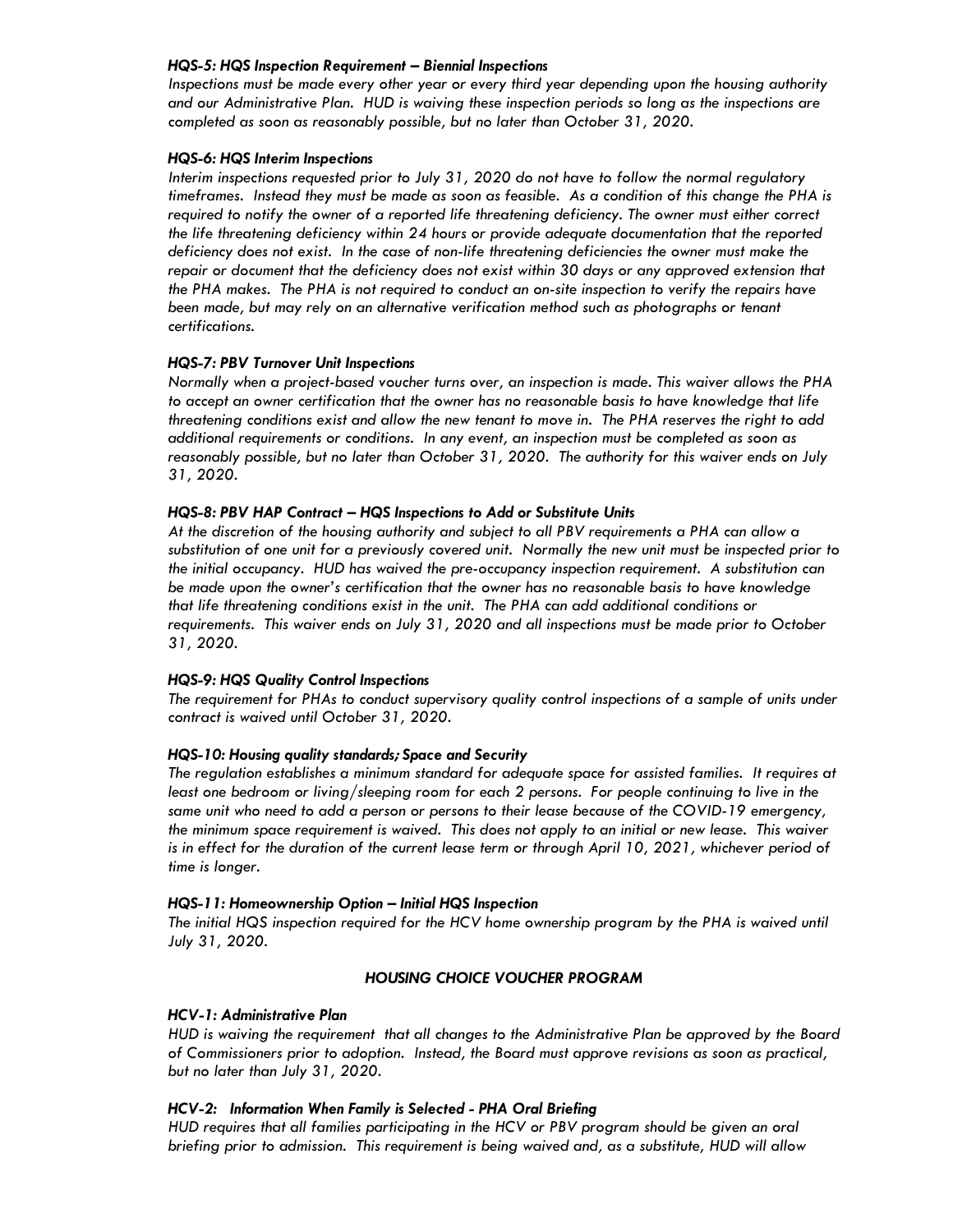*things like webcasts, video calls, or expanded information packets as substitutes. Section 504 and the ADA requirements remain. This waiver expires on July 31, 2020.* 

### *HCV-3: Term of Voucher – Extensions of Term*

*HUD is waiving the requirement for voucher extensions to be according to the Administrative Plan. Instead, HUD is allowing us to extend the term of vouchers according the needs of our community. This authority expires on July 31, 2020.* 

### *HCV-4: PHA Approval of Assisted Tenancy – When HAP Contract is Executed*

*HUD is waiving the requirement that a HAP contract be executed within 60 days of the beginning of the lease and extending that term to 120 days from the beginning of the lease. This waiver expires July 31, 2020.* 

### *HCV-5: Absence from Unit*

*The regulation requires that a family not be absent from a unit for more than 180 consecutive calendar days for any reason. Due to the COVID-19 emergency, this is being waived in the case of extenuating circumstances (e.g. hospitalizations, extended stays at nursing homes, caring for family members). This waiver expires on December 31, 2020.* 

## *HCV-6: Automatic Termination of HAP contract*

*A HAP contract is typically terminated 180 days after the last HAP payment to the owner. This waiver removes the 180-day limit and substitutes a time set by the PHA. This waiver expires on December 31, 2020.* 

#### *HCV-7: Increase in payment standard under HAP contract term*

*The regulation requires that if the payment standard amount increases during a HAP contract, the new payment standard shall be effective on a family's first reexamination on or after the increase in the*  payment standard. HUD is waiving this requirement and allowing us to apply the increased payment *standard at any time after the effective date of the new payment standard, provided that the increased payment standard is used no later than the effective date of the family's first regular reexamination following the change. If we adopted the waiver in PH and HCV-2 we must use the increased payment standard beginning on the date of the family's first regular examination that would have been effective in the absence of the waiver. Alternatively, we can conduct an interim reexamination where the only change is the increased payment standard amount. This waiver expires December 31, 2020.* 

### *HCV-8: Utility allowance schedule – required review and revision*

*This waives the requirement to revise our utility allowance if there's been a change of 10% or more in a utility rate. This waiver expires December 31, 2020.* 

#### *HCV-9: Homeownership Option – Homeownership counseling*

*HUD is waiving the pre-purchase briefing and counseling requirements for families purchasing a home under the Section 8 home ownership program. This waiver expires July 31, 2020.* 

### *PUBLIC HOUSING PROGRAM*

#### *PH-1: Fiscal Closeout of Capital Grant Funds*

*This waiver extends the deadline for the submission of any Actual Development Cost Certificates (ADCC) and an Actual Modernization Cost Certificates (AMCC) (two financial reporting documents required to close out Capital Fund grants). This waiver extends the required filing dates between March 1, 2020 and September 30, 2020 by 6 months.* 

#### *PH-2: Total Development Costs*

*HUD is waiving the TDC and HCC limits on public housing funds used in public housing development, mixed finance development, and Choice Neighborhoods development. The PHA can exceed the limits by 25% without HUD approval and the HUD Field Office can approve up to 50% in excess of the limits. This applies to development proposals submitted to HUD no later than December 31, 2021.*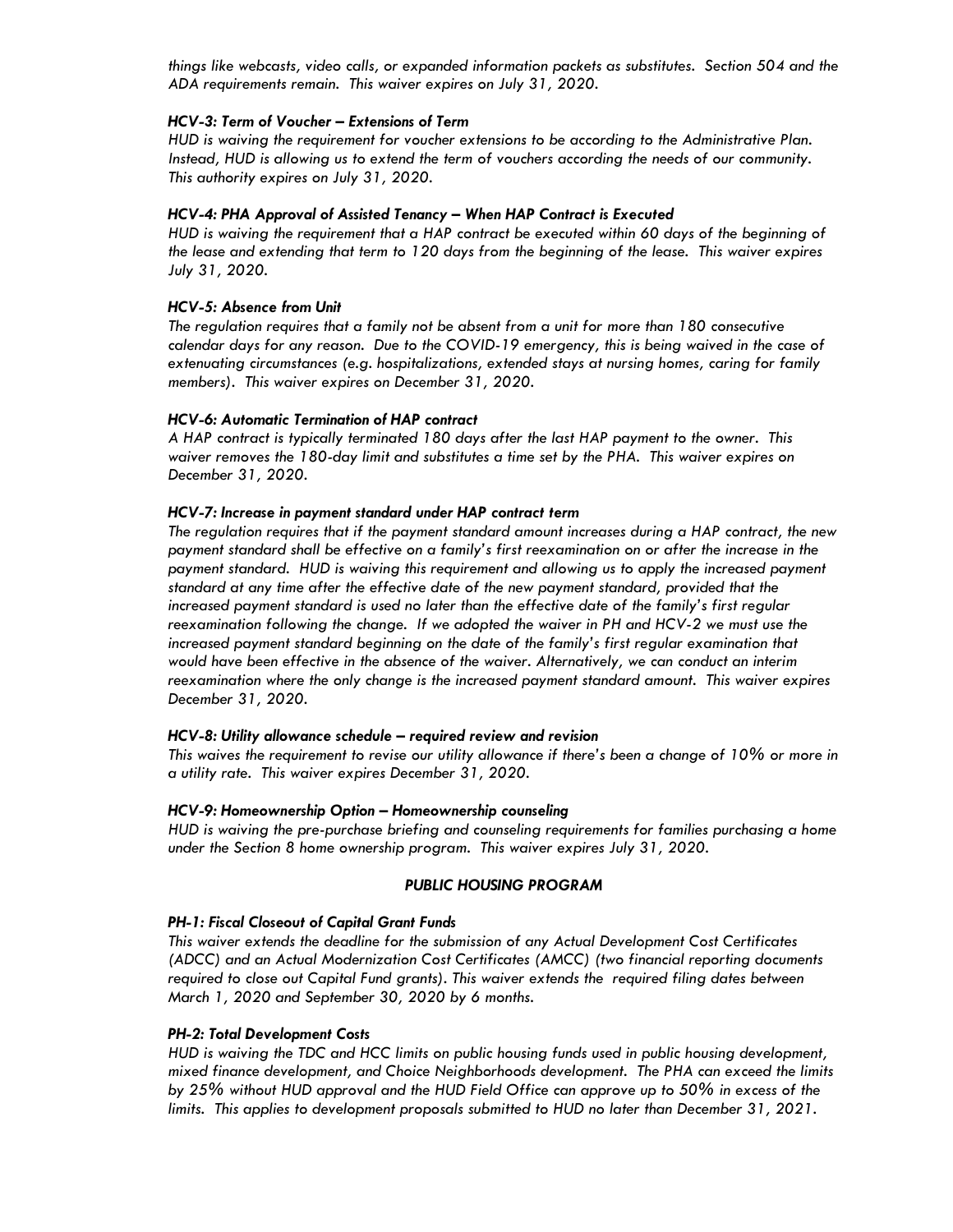## *PH-3: Cost and Other Limitations; Types of Labor*

*Under this waiver the PHA can use force account labor for modernization activities even if the PHA is not a high performer and it is not part of our 5-Year Action Plan. This waiver ends December 31, 2020.* 

## *PH-4: ACOP: Adoption of Tenant Selection Policies*

*This waiver allows the PHA to adopt and implement changes in theirr ACOP without formal Board approval so long as the Board of Commissioners approves them as soon as practical, but before July 31, 2020.* 

## *PH-5: Community Service and Self-Sufficiency Requirement (CSSR)*

*This waiver suspends the community service self-sufficiency requirement until March 31, 2021.* 

## *PH-6: Energy Audits*

*This waiver suspends the requirement of an energy audit being completed every 5 years if the audit was due before December 31, 2020. The audit requirement is extended for one year.* 

## *PH-7: Over-Income Families*

*This waiver suspends the over income requirement between now and December 31, 2020 and overincome families can retain their unit under the status quo.* 

### *PH-8: Resident Council elections*

*This waiver allows for an extension beyond the 3 year limit of resident council elections so long as the rescheduled election is held as soon as reasonably possible and in no event after July 31, 2020.* 

## *PH-9: Review and Revision of Utility Allowances*

*This waiver suspends the annual requirement of reviewing utility allowances that are due in 2020. However, the review must be completed by December 31, 2020.* 

## *PH-10: Tenant Notifications for Changes to Project Rules and Regulations*

*The PHA is required to provide 30-day notice to impacted families to changes in policies, rules and special charges before the changes are made. HUD is waiving the requirement for advance notice except for any changes made to tenant charges. However, the PHA is required to notify impacted families within 30 days of making such changes. This waiver expires July 31, 2020.* 

### *11. PHAS, SEMAP, and Uniform Financial Reporting Standards*

- *a. PHAS. HUD is suspending physical inspections for housing authorities unless the PHA requests a new PHAS score. New PHAS scores will not be issued for PHAs with a fiscal year ending on or before December 31, 2020. PHAS scoring will resume for PHAs with fiscal years ending March 31, 2021.*
- *b. SEMAP. SEMAP scores are being suspended for PHAs whose fiscal year ends on or before December 31, 2020 unless the PHA requests a new SEMAP score. SEMAP scores will resume for PHAs with fiscal years ending March 31, 2021.*
- *c. Uniform financial reporting standards; Filing of financial reports; Reporting Compliance Dates. HUD is extending the required date for filing various financial reports according to a schedule set forth in the notice for all agencies with fiscal years ending before June 30, 2020.*

### *12. Other Waivers and Administrative Relief.*

- *a. PHA Reporting Requirements on HUD Form 50058. Form 50058 is normally required to be submitted within 60 calendar days from the effective date of any action recorded on line 2b of the form. This waiver extends the 60-day requirement to 90 days. If the PHA receives a fatal error report, the PHA will not be required to resubmit the form under this waiver. This waiver expires December 31, 2020.*
- *b. [For HUD, not the PHA]*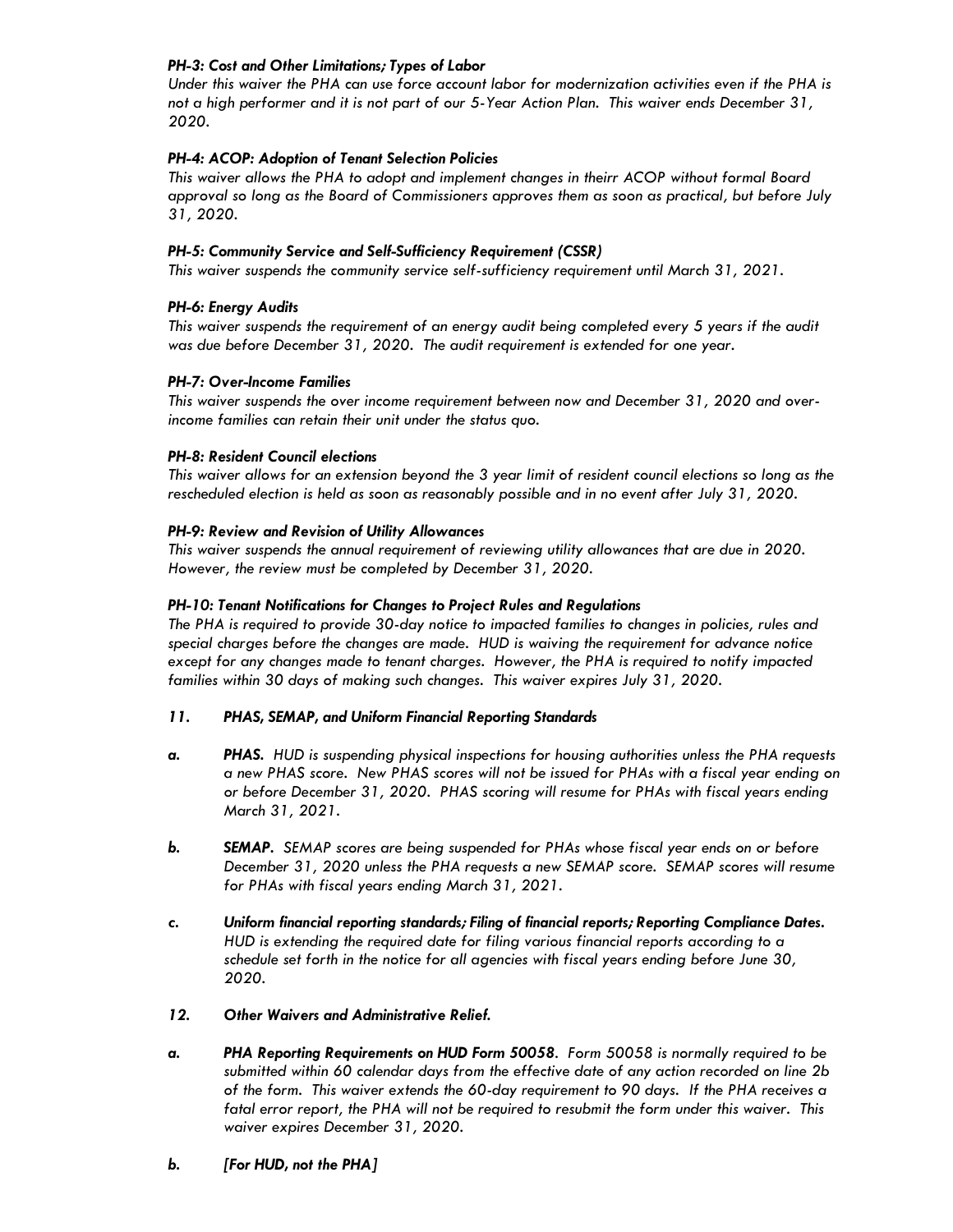*c. Extension of Deadline for Programmatic Obligation and Expenditure of Capital Funds. This waiver extends both the obligation end date and the expenditure end date of Capital Funds by 1 year.* 

 Sydney Hayden moved that the foregoing Resolution be adopted as introduced and read, which was seconded by Paul D'Alesandro, and upon roll call the 'Ayes' and 'Nays' were as follows:

| AYES: | Mark Foerster    | NAYS: | None |
|-------|------------------|-------|------|
|       | Sara Innamorato  |       |      |
|       | Derek Uber       |       |      |
|       | Sydney Hayden    |       |      |
|       | Paul D'Alesandro |       |      |

The Chair thereupon declared said Resolution carried and adopted*.*

- B. Purchasing
- 1. Motion by Derek Uber, second by Sara Innamorato, approving piggyback of the PA State CoStars Contract #003-423 with All Lines Technology, Inc. for the purchase of 37 laptops, for a total cost of \$34,693.50. After a brief discussion, the motion was unanimously carried.

## C. HMO

1. The following **Resolution #20-06** was introduced by the Chair, read in full and considered:

## *RESOLUTION #20-06 AUTHORIZING TRANSFER OF COLLECTION LOSS*

 *NOW, THEREFORE, BE IT RESOLVED that the Board of Directors of the Allegheny County Housing*  Authority hereby authorize transfer of the uncollectible tenant accounts in the amount of \$9,197.31 *and referral for further action, if warranted.* 

 Sydney Hayden moved that the foregoing Resolution be adopted as introduced and read, which was seconded by Paul D'Alesandro, and upon roll call the 'Ayes' and 'Nays' were as follows:

| AYES: | Mark Foerster    | NAYS: | <b>None</b> |
|-------|------------------|-------|-------------|
|       | Sara Innamorato  |       |             |
|       | Derek Uber       |       |             |
|       | Sydney Hayden    |       |             |
|       | Paul D'Alesandro |       |             |

The Chair thereupon declared said Resolution carried and adopted*.* 

### D. Travel

1. Motion by Sydney Hayden, second by Paul D'Alesandro, approving travel for 1 staff person to attend the U.S. Department of Justice FBI Law Enforcement Executive Training from October 4-9, 2020 in Niagara Falls, NY. Motion unanimously carried.

### **Comment on General Items**.

### **Adjournment**

There being no further business to conduct, Derek Uber made a motion to adjourn the meeting; the motion was seconded by Sydney Hayden and carried.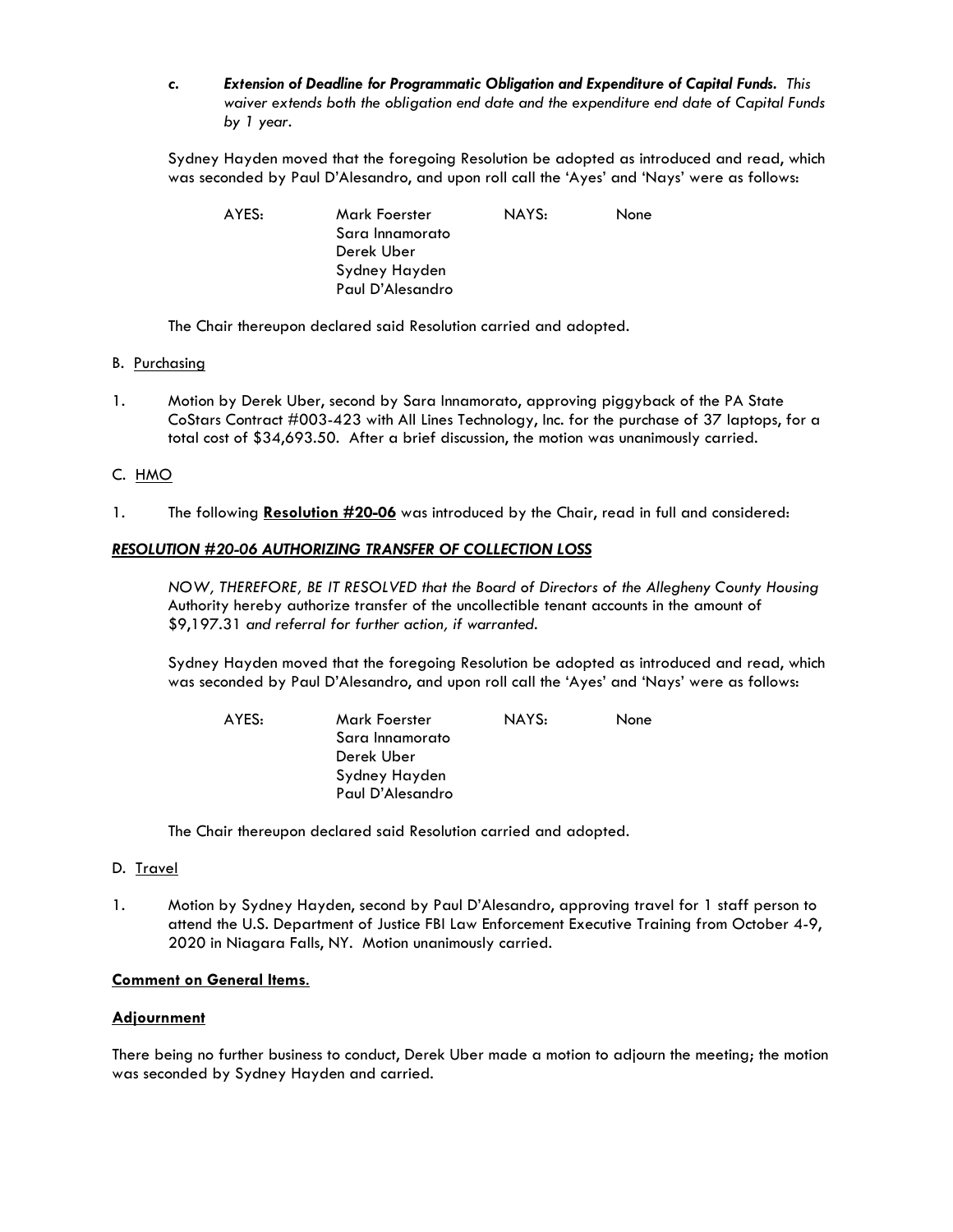### **ALLEGHENY COUNTY HOUSING AUTHORITY Board of Directors Meeting Friday, June 19, 2020**

#### **MINUTES**

The members of the Board of Directors of the Allegheny County Housing Authority held a regular Meeting on Friday, June 17, 2020 at 10:30 a.m. Due to the COVID-19 crisis and the Governor's Emergency Declaration, the meeting was held virtually via *GoToMeeting.* Those present and absent were as follow:

| Present: | Mark Foerster   | Absent: | Paul D'Alesandro |
|----------|-----------------|---------|------------------|
|          | Sara Innamorato |         |                  |
|          | Derek Uber      |         |                  |
|          | Sydney Hayden   |         |                  |

The Chair declared a quorum present, called the meeting to order, and advised those attending that this day prior to the meeting the Board met virtually in executive session at 9:55 a.m. to discuss matters involving real estate, personnel, and litigation. He also advised those attending that the Board Finance and Audit Committee held a virtual meeting today at 9:15 a.m.

**Attendance**: Frank Aggazio, Beverly Moore, George Janocsko, Deborah Breitenstein, Rich Stephenson, Patrick Blackwell, Frank Magliocco, Mike Vogel, Kevin Bartko, James Bulls; Paul Reiber; Kim Longwell, Jack **McGraw** 

### **Recognitions/Proclamations** None

**Public Comment** A member of the public expressed concerns that the planned Hawkins Village modernization would be a reduction of units and requested the Authority to look at 1 to 1 unit replacement, as well as incorporation of market rate units into the new development.

### **Approval of Minutes**

Derek Uber made a motion to approve the Minutes of the April 17, 2020 meeting; the motion was seconded by Sydney Hayden and carried.

#### **Old Business**

Motion by Sydney Hayden, second by Derek Uber, ratifying an email/telephone poll conducted by the Executive Director on May 14, 2020, wherein Mark Foerster, Derek Uber, Paul D'Alesandro, and Sydney Hayden, approved:

- 1. Renewal of the Worker's Compensation insurance with HARIE (Housing and Redevelopment Insurance Exchange) for the term 6/15/20 – 6/15/21, estimated premium of \$231,700; and
- 2. The purchase from W.W. Grainer, Inc., of 100 window air conditions for Wilmerding Apartments in the amount of \$36,707.

Motion carried.

#### **VIII. New Business**

- A. Administration
- 1. The following **Resolution #20-08** was introduced by the Chair, read in full and considered:

### *RESOLUTION #20-08 APPROVING 2021-2025 AGENCY PLAN*

*BE IT RESOLVED that the Board of Directors of the Allegheny County Housing Authority hereby approve submission of the 2021-2025 Agency Plan to the U.S. Department of Housing and Urban Development*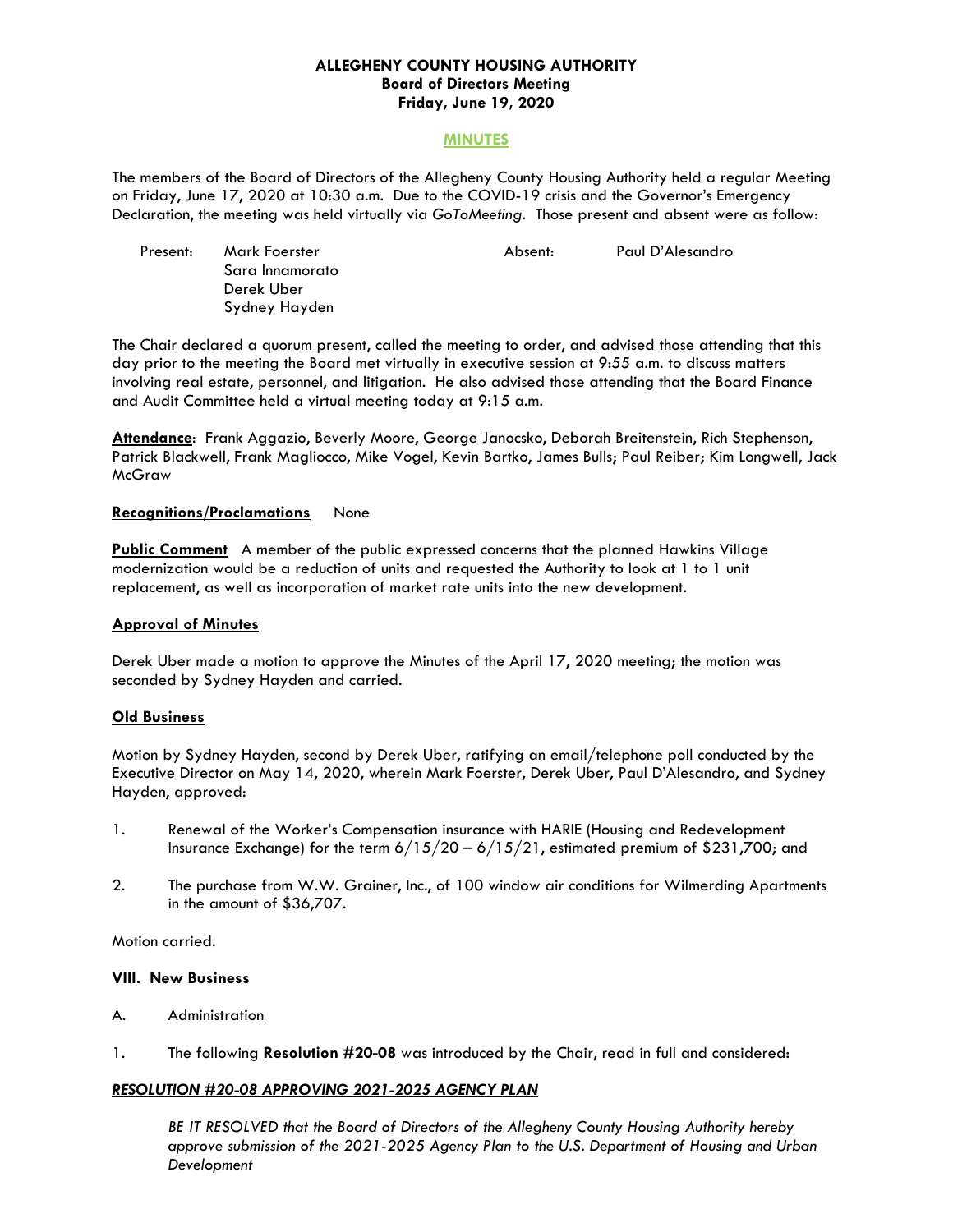Derek Uber moved that the foregoing Resolution be adopted as introduced and read, which was seconded by Sara Innamorato, and upon roll call the "Ayes" and "Nays" were as follow:

| AYES: | Mark Foerster   | NAYS: | None |
|-------|-----------------|-------|------|
|       | Sara Innamorato |       |      |
|       | Derek Uber      |       |      |
|       | Sydney Hayden   |       |      |

The Chair thereupon declared said Resolution carried and adopted*.*

2. The following Resolution #20-09 was introduced by the Chair, read in full and considered:

## *RESOLUTION #20-09 ADOPTING ACTIONS AS SOLE MEMBER OF ALLEGHENY COUNTY AFFORDABLE HOUSING, LLC*

*Allegheny County Housing Authority, the member (the "Member") of Allegheny County Affordable Housing, LLC, a Pennsylvania limited liability company (the "Company"), does hereby take the following actions and adopts the following resolutions, effective June 19, 2020, at a meeting of the Member of the Company.* 

### *Approval of Felix Negley L.P. Transaction*

*WHEREAS, the Company desires to enter into an Assignment and Assumption Agreement (the "Assignment Agreement") by and among Trek Development Group, Inc., PNC Multifamily Capital Institutional Fund XXVI Limited Partnership, a Massachusetts limited partnership ("PNC"), Columbia Housing SLP Corporation, an Oregon corporation ("SLP"), Waterfront Housing GP Corp., a Pennsylvania nonprofit corporation, Felix Negley L.P., a Pennsylvania limited partnership ("Felix Negley"), and the Company, in order for PNC and SLP to assign to the Company and the Company to assume the limited partner interests of PNC and SLP in Felix Negley (the "Transaction"); be it* 

*RESOLVED, that the Board hereby approves the Assignment Agreement and the transactions contemplated thereby, and authorizes the Executive Director of the Member, or his designee, or either or all of them (collectively, the "Authorized Officers"), to take such actions in connection with the Transaction as the Authorized Officers deem necessary, advisable or appropriate, including, without limitation, the execution and delivery of the Assignment Agreement on behalf of the Company.* 

*FURTHER RESOLVED, that the Authorized Officers are hereby further authorized, empowered and directed to execute and deliver such additional documentation and to take such other action, from time to time, in connection with the Transaction as contemplated by the foregoing resolutions as the Authorized Officers deem necessary, advisable or appropriate, including payment of any fees, costs, expenses, assessments and/or taxes in connection with the foregoing.* 

Sydney Hayden moved that the foregoing Resolution be adopted as introduced and read, which was seconded by Sara Innamorato, and upon roll call the "Ayes" and "Nays" were as follow:

| AYES: | Mark Foerster   | NAYS: | <b>None</b> |
|-------|-----------------|-------|-------------|
|       | Sara Innamorato |       |             |
|       | Derek Uber      |       |             |
|       | Sydney Hayden   |       |             |

The Chair thereupon declared said Resolution carried and adopted*.*

### B. Finance

1. Motion by Derek Uber, second by Sydney Hayden, accepting the ACHA's Fiscal Year 2019 Single Audit performed by Maher Duessel. Motion carried.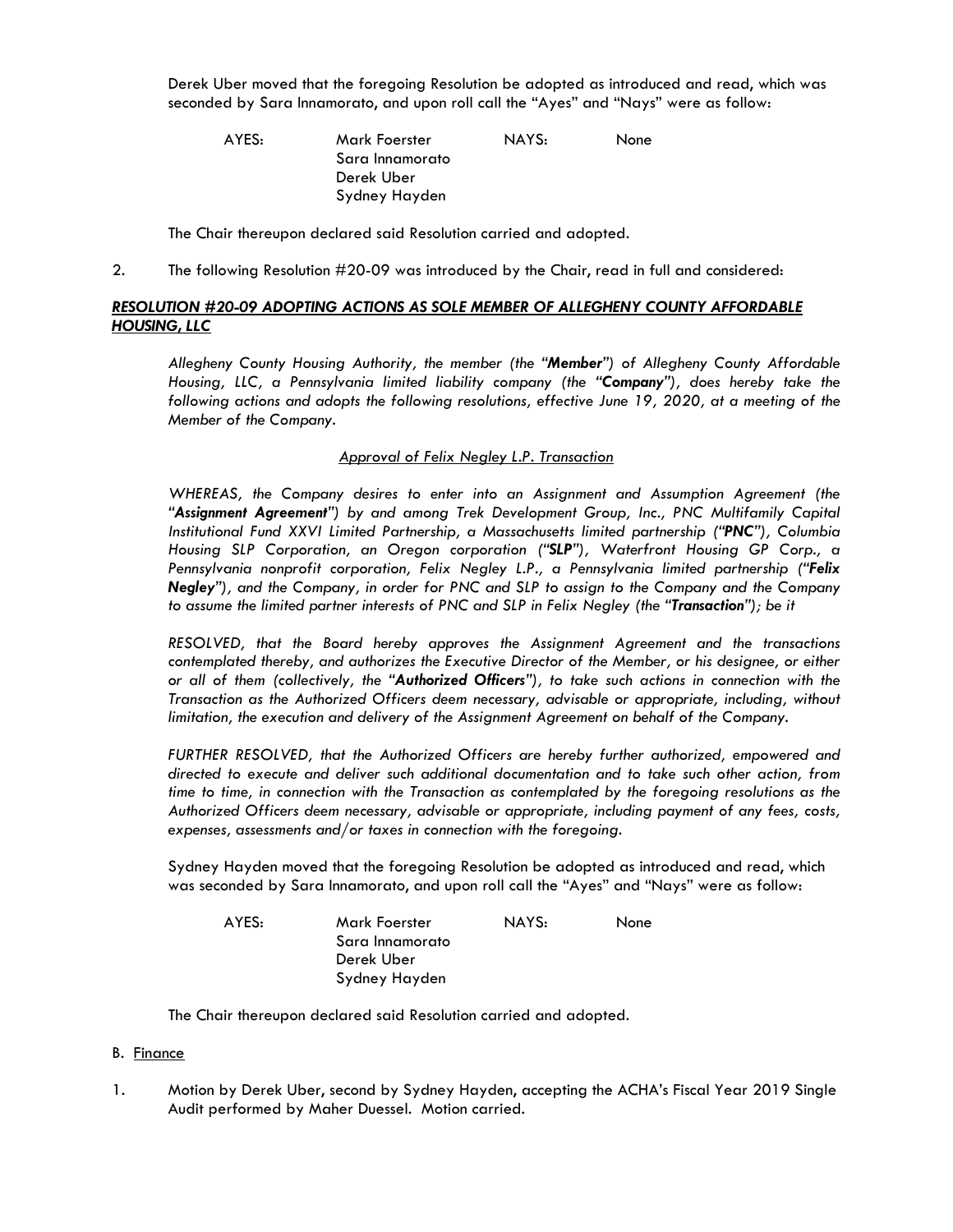## C. Purchasing

1. Motion by Derek Uber, second by Sara Innamorato, approving award of IFB Contract ACHA-1626 Floor Covering Services to Steinberger Floors, Inc., for a 2-year contract, with up to three additional 1-year option periods. After a brief discussion, the motion was carried.

## D. HMO

1. The following **Resolution #20-10** was introduced by the Chair, read in full and considered:

## *RESOLUTION #20-10 AUTHORIZING TRANSFER OF COLLECTION LOSS*

 *NOW, THEREFORE, BE IT RESOLVED that the Board of Directors of the Allegheny County Housing*  Authority hereby authorize transfer of the uncollectible tenant accounts in the amount of \$39,386.82 *and referral for further action, if warranted.* 

Derek Uber moved that the foregoing Resolution be adopted as introduced and read, which was seconded by Sydney Hayden, and upon roll call the "Ayes" and "Nays" were as follow:

 AYES: Mark Foerster NAYS: None Sara Innamorato

The Chair thereupon declared said Resolution carried and adopted*.*

Derek Uber Sydney Hayden

### **IX. Comment on General Items**

Mark Foerster stated that the July 17, 2020 Board meeting would be held physically in the gym at the Pleasant Ridge Community Building, which is large enough to accommodate the meeting while following social distancing guidelines. Sara Innamorato requested that the meeting also have a virtual option so that members of the public would be able to attend the meeting without having to come to Pleasant Ridge. The Executive Director advised the virtual option would be by phone, and that the meeting information would be advertised and also placed on the Authority's website.

### **X. Adjournment**

There being no further business to discuss, Derek Uber made a motion to adjourn the meeting, which motion was seconded by Sydney Hayden and carried.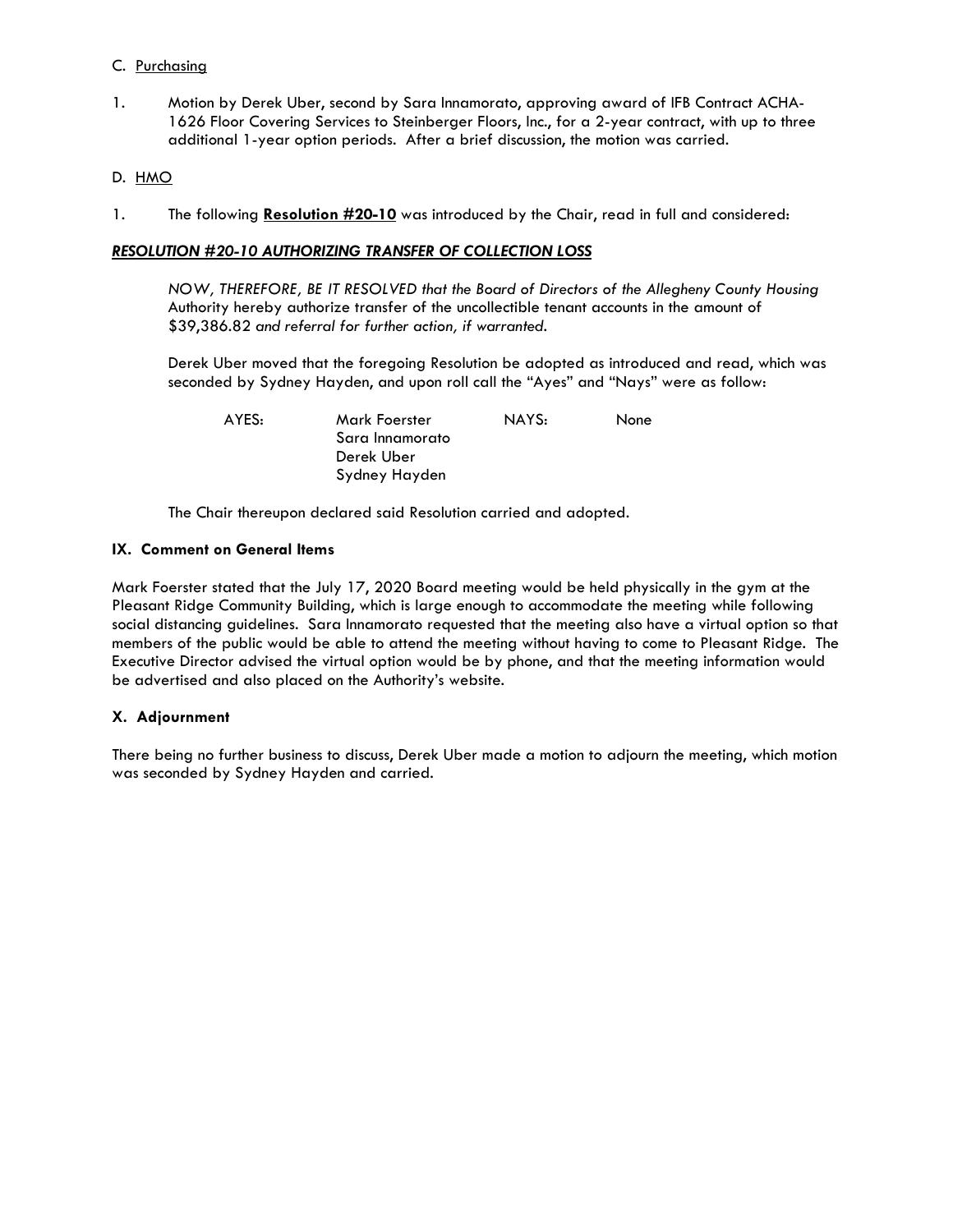### **ALLEGHENY COUNTY HOUSING AUTHORITY Board of Directors Meeting Friday, July 17, 2020**

## **MINUTES**

The members of the Board of Directors of the Allegheny County Housing Authority held a regular Meeting on Friday, July 17, 2020 at 10:30 a.m. Due to the COVID-19 crisis and the Governor's Emergency Declaration, the meeting was also held virtually via *GoToMeeting.* Those present and absent were as follow:

| Present: | Mark Foerster                    | Absent: | None |
|----------|----------------------------------|---------|------|
|          | Sara Innamorato (via telephone)  |         |      |
|          | Derek Uber (via telephone)       |         |      |
|          | Sydney Hayden (via telephone)    |         |      |
|          | Paul D'Alesandro (via telephone) |         |      |

The Chair declared a quorum present, called the meeting to order, and advised those attending that this day prior to the meeting the Board met virtually in executive session at 9:45 a.m. to discuss matters involving real estate, personnel, and litigation. He also advised those attending that the Board Finance and Audit Committee held a virtual meeting today at 9:15 a.m.

**Attendance**: Frank Aggazio, Beverly Moore, George Janocsko, Deborah Breitenstein, Rich Stephenson, Patrick Blackwell, Frank Magliocco, Mike Vogel, Kevin Bartko, James Bulls; Kim Longwell, Bobby Gabbianelli, Jack McGraw, Rena Peddicord

### **Recognitions/Proclamations**

The Executive Director presented the June employee of the month award to Rena Peddicord in recognition her extraordinary efforts for taking on and successfully running an IRS/LL match program for the last several years.

The employee of the month award for July was given to Frank Magliocco, MIS Director, for successfully orchestrating and executing the central office move.

### **Public Comment** None

### **Approval of Minutes**

Derek Uber made a motion to approve the Minutes of the June 19, 2020 meeting; the motion was seconded by Sara Innamorato and carried.

### **Old Business**

Motion by Derek Uber, second by Paul D'Alesandro, ratifying an email/telephone poll conducted by the Executive Director on July 7, 2020, wherein Mark Foerster, Derek Uber, and Sydney Hayden, after lengthy discussion:

1. Ratified and approved a piggyback on Omnia Partners Cooperative Purchase Contract MLA #210581436 with Cintas for disinfecting and sanitizing ACHA properties; total cost not to exceed \$200,000.

2. Approved the following Change Orders concerning Contract ACHA-1599 Interior and Exterior Improvements, Phase 2 Reconfiguration and Retrofit at Wilmerding Apartments:

- a. General Construction Contract ACHA-1599-1/GC
	- Change Order No. G-6 in the amount of \$101,559.73
	- Change Order No. G-7 in the amount of \$183,996.25
	- Change Order No. G-8 in the amount of \$39,775.45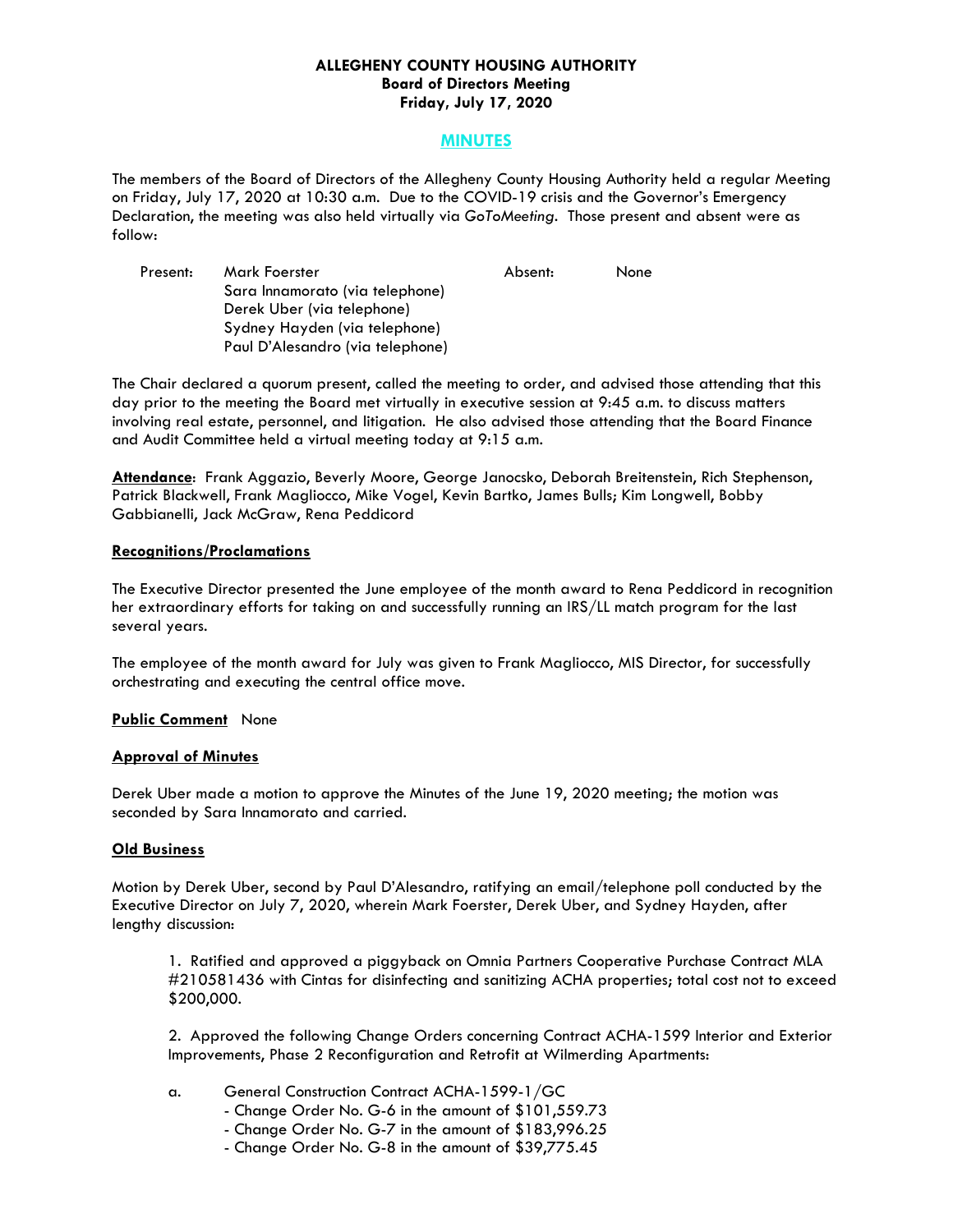to Liokareas Construction Company for new exhaust ventilation to the outside, provide adequate fire rating between units and access to replace deteriorated plumbing.

- b. Mechanical Construction Contract ACHA-1599-2/MC, Change Order No. M-1 in the amount of \$50,602.20 to Liokareas Construction Company, for installation of new exhaust ventilation to the outside in each unit.
- c. Plumbing Construction Contract ACHA-1599-3/PC, Change Order No. P-3 in the amount of \$166,512.65 to Vrabel Plumbing Company, LLC, for work on plumbing stacks and laterals; wall carriers for toilets; and vent piping.
- d. Electrical Construction Contract ACHA-1599-4/EC, Change Order No. E-5 in the amount of \$27,272.12, to Liokareas Construction Company, for electrical work for new exhaust fan installation in each unit.

The motion was unanimously carried.

### **New Business**

- A. Administration
- 1. The following **Resolution #20-11** was introduced by the Chair, read in full and considered:

## *RESOLUTION #20-11 APPROVING A CORONAVIRUS (COVID-19) COMPANY POLICY*

*BE IT RESOLVED that the Board of Directors of the Allegheny County Housing Authority hereby adopt and ratify the following Coronavirus (COVID-19) Company Policy for employees of the Allegheny County Housing Authority:* 

## *Allegheny County Housing Authority CORONAVIRUS (COVID-19) COMPANY POLICY*

*Purpose: This policy, adopted and ratified on July 17, 2020 by the Authority's Board of Directors, includes the measures that the Allegheny County Housing Authority is actively taking to mitigate the spread of coronavirus and to sustain a healthy and safe workplace. It is important that all employees respond responsibly and transparently to these health precautions in order to protect themselves and their co-workers from a potential coronavirus infection. Violations of these policies, procedures and practices may result in disciplinary actions.* 

*The Board authorizes the Executive Director, at his sole discretion, to revise, implement and/or discontinue procedures and requirements of this policy in response to governmental guidelines, recommendations and orders relating to coronavirus risk.* 

### *A. Families First Coronavirus Response Act (FFCRA) - Guidance for ACHA Employees*

*Attached is a U.S. Department of Labor Employee Rights notice regarding employee's right to leave under the Families First Coronavirus Response Act (FFCRA). ACHA will administer these leave programs in accordance with the FFCRA as well as Department of Labor Guidance. Note that the attached notice and the information below are subject to change and clarification as the FFCRA may be amended and the Department of Labor may issue regulations and additional guidance necessary to carry out the FFCRA. To the extent that there is a conflict between the FFCRA and this notice and the information below, the terms of the FFCRA shall govern.* 

*Effective April 1, 2020, employees may utilize the FFCRA's Emergency Paid Sick Leave which provides employee with ten (10) sick days for qualifying reasons related to COVID-19.* 

*The FFCRA provides eligible and qualifying Allegheny County employees (with certain exemptions) two categories of paid leave for COVID-19 related reasons, discussed below:* 

# *Emergency Paid Sick Leave*

*The Emergency Paid Sick Leave provided under the FFCRA, discussed in the attached notice, is in addition to sick time currently provided by ACHA policy and/or bargaining unit agreements and is available for immediate use. Employees do not need to use existing benefit time prior to applying for Emergency Paid Sick Leave.*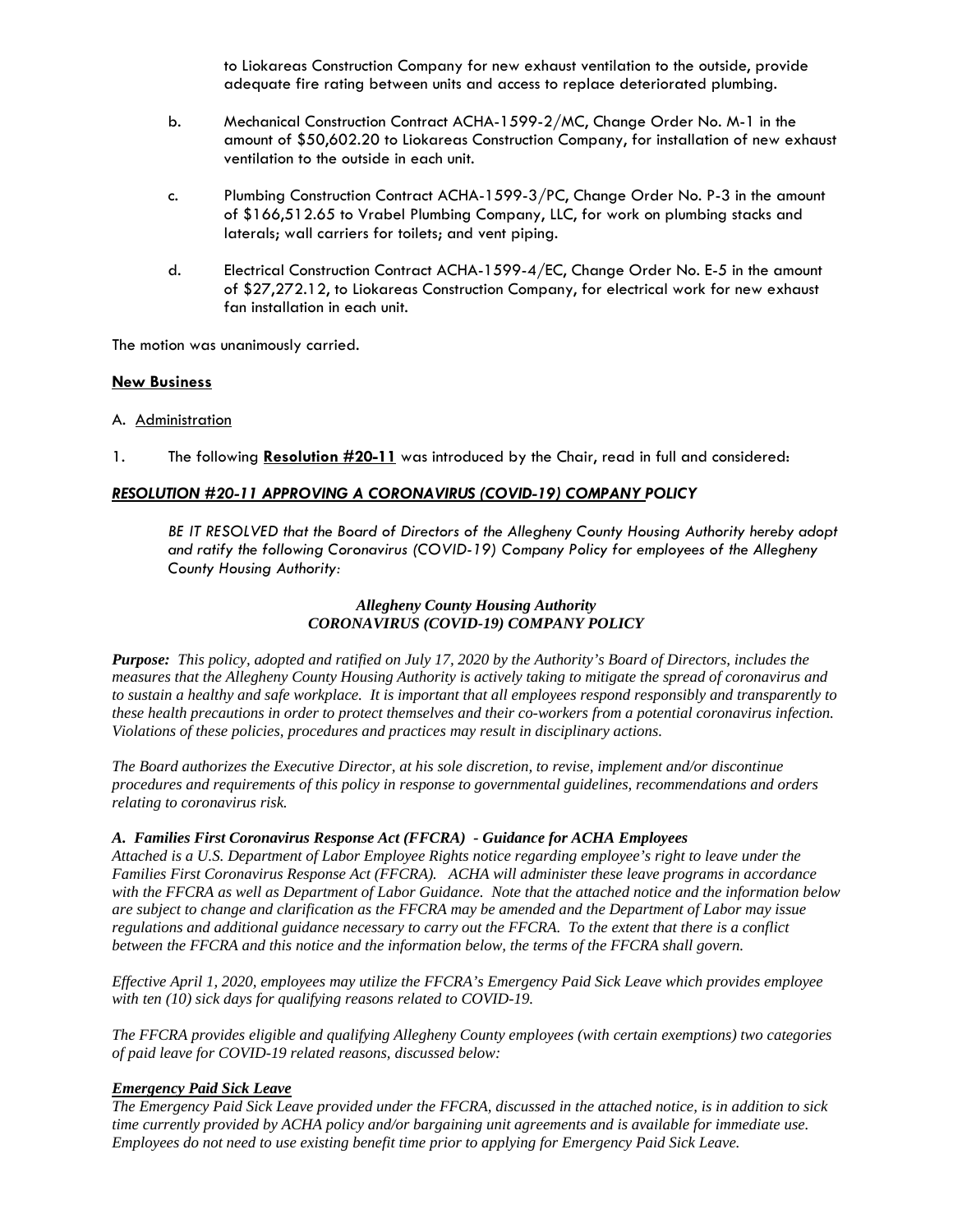*There are six qualifying reasons for Emergency Paid Sick Leave: 1) the employee is subject to a Federal, State, or local quarantine or isolation order related to COVID-19; 2) the employee has been advised by a health care provider to self-quarantine related to COVID-19; 3) the employee is experiencing COVID-19 symptoms and is seeking a medical diagnosis; 4) the employee is caring for an individual subject to an order described in (1) or selfquarantine as described in (2); 5) the employee is caring for a child of such employee if the school or place of care of the child has been closed, or the child care provider of such child is unavailable, due to COVID-19 precautions; or 6) the employee is experiencing any other substantially-similar condition specified by the U.S. Department of Health and Human Services.* 

*For an employee taking Emergency Paid Sick Leave for qualifying reasons 1, 2, and 3, above, the employee is entitled to pay at either their regular rate or the applicable minimum wage, whichever is higher, up to \$511 per day and \$5,110 in the aggregate (over a 2-week period).* 

*For an employee taking Emergency Paid Sick Leave for qualifying reasons 4 and 6, above, the employee is entitled to pay at 2/3 their regular rate or 2/3 the applicable minimum wage, whichever is higher, up to \$200 per day and \$2,000 in the aggregate (over a 2-week period). Note that the employees taking leave for qualifying reasons 4 and 6 may choose to supplement the 2/3 leave pay with accrued benefit time up to normal earnings. Employees must notify me in writing if they wish to supplement with benefit time at the time of their leave request.* 

*For an employee taking Emergency Paid Sick Leave for qualifying reason 5, above, the employee is entitled to pay at 2/3 their regular rate or 2/3 the applicable minimum wage, whichever is higher, up to \$200 per day and \$12,000 in the aggregate (over a 12-week period—two weeks of Emergency Paid Sick Leave followed by up to 10 weeks of paid Expanded Family and Medical Leave). For more information regarding Expanded Family and Medical Leave, please see the section titled Expanded Family and Medical Leave below. Note that the employees taking leave for qualifying reason 5 may choose to supplement the 2/3 leave pay with accrued benefit time up to normal earnings. Employees must notify me in writing if they wish to supplement with benefit time at the time of their leave request.* 

*Unless you are teleworking or taking Emergency Paid Sick Leave for qualifying reason 5, above (i.e., the employee*  is caring for a child whose school is closed or child care provider is unavailable), Emergency Paid Sick Leave must *be taken in consecutive full-day increments until you no longer have a qualifying reason for taking the leave or exhaust the available leave, whichever occurs first. If you are taking Emergency Paid Sick Leave for qualifying reason 5, above, you must obtain departmental approval and must come to an agreed upon modified work schedule with your supervisor prior to notifying me of your request to take leave intermittently.* 

*If your Department allows you to telework and you are unable to telework your normal schedule of hours due to one of the above-referenced qualifying reasons, your Department may allow you to take Emergency Paid Sick Leave intermittently while teleworking. You must obtain departmental approval and must come to an agreed upon modified work schedule with your supervisor prior to notifying me of your request to take leave intermittently while teleworking.* 

*If you do not exhaust your available leave and later experience an event that qualifies you again for the Emergency Paid Sick Leave, you may use the balance at that time, until December 31, 2020. Unused Emergency Paid Sick Leave under the FFCRA will not carry over to the following year.* 

*ACHA has decided not to exempt any Departments or employees from the provisions of the Emergency Paid Sick Leave under FFCRA at this time, but reserves the right to exempt Departments or positions from said provisions depending on circumstances and/or staffing needs.* 

### *Expanded Family And Medical Leave*

*The Emergency Family and Medical Leave Expansion Act ("Expanded Family and Medical Leave") provided under the FFCRA and discussed in the attached notice, provides eligible employees (generally, employees who have been employed by Allegheny County for at least 30 calendar days) with up to an additional 10 weeks of paid Expanded Family and Medical Leave at 2/3 the employee's regular rate of pay where an employee is unable to work or telework due to a bona fide need for leave to care for a child whose school or child care provider is closed or unavailable for reasons related to COVID-19. This new provision does not expand the total amount of FMLA leave available to employees, which remains at a maximum of 12 weeks of leave.* 

*For an employee taking Expanded Family and Medical Leave, the employee is entitled to pay at 2/3 their regular rate or 2/3 the applicable minimum wage, whichever is higher, up to \$200 per day and \$12,000 in the aggregate (over a 12-week period—two weeks of Emergency Paid Sick Leave followed by up to 10 weeks of paid Expanded Family and Medical Leave). Note that the employees taking Expanded Family and Medical Leave may choose to*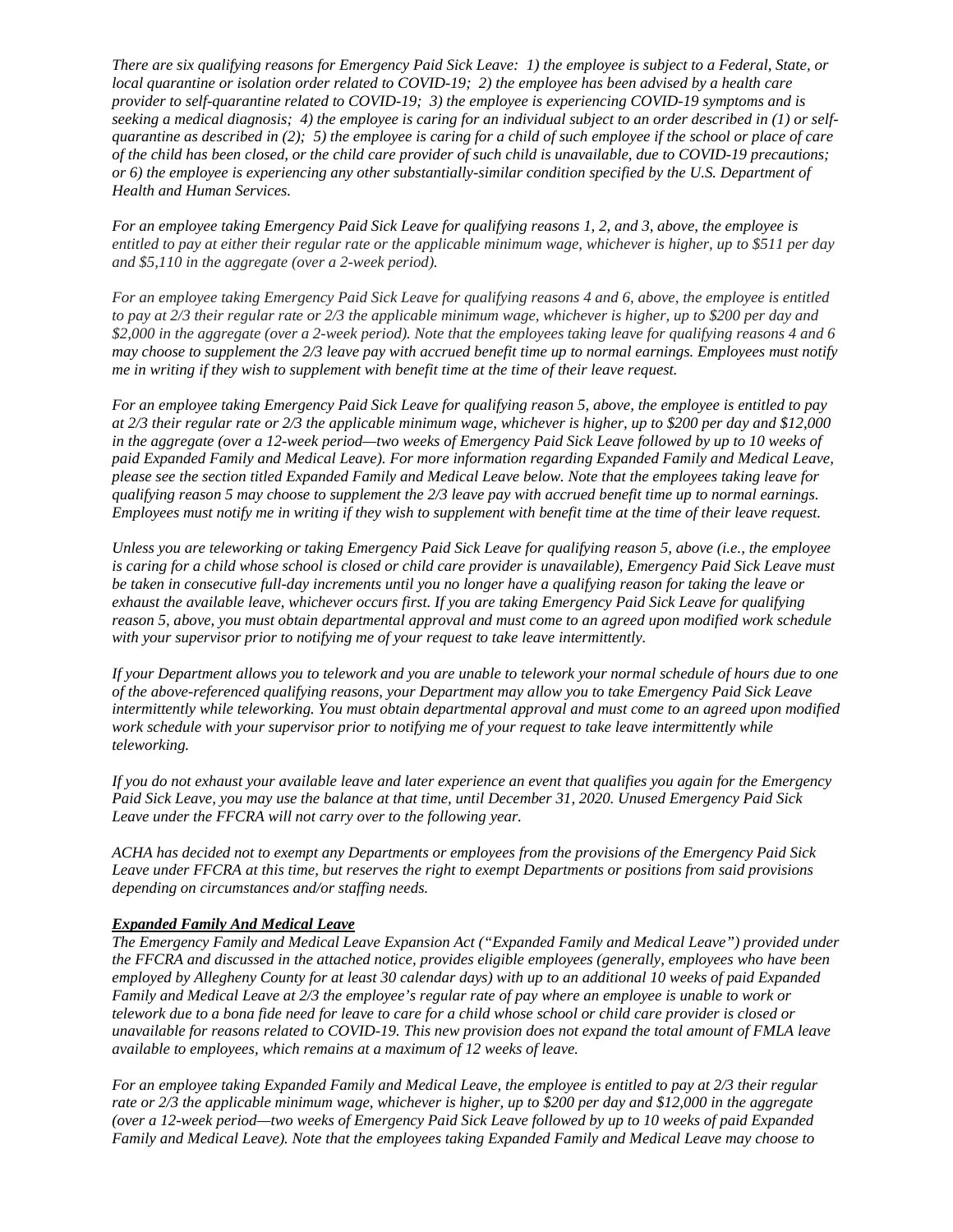*supplement the 2/3 leave pay with accrued benefit time up to normal earnings. Employees must notify me in writing if they wish to supplement with benefit time at the time of their leave request.* 

*Employees may submit a request to their department to take Expanded Family and Medical Leave on an intermittent basis. If that request is granted by the department, employees must agree upon a modified work schedule with the employee's supervisor prior to notifying me of the employee's request to take leave intermittently. If your Department allows you to telework and you are unable to telework your normal schedule of hours due to a bona fide need for leave to care for a child whose school or child care provider is closed or unavailable for reasons related to COVID-19, your Department may allow you to take Expanded Family and Medical Leave intermittently while teleworking. You must obtain departmental approval and must come to an agreed upon modified work schedule with your supervisor prior to notifying me of your request to take leave intermittently while teleworking.* 

## *Requesting Emergency Paid Sick Leave And/Or Expanded Family And Medical Leave*

*If you are unable to work and are unable to telework due to any of the qualifying reasons listed on the attached notice and would like to request a leave, you must provide notice to your department supervisor and you must submit a request for leave by me at 412-402-2603 or jhoover@achsng.com. You must provide your department advance notice of the need for leave when the leave is foreseeable.* 

*You must advise me of the reason for your leave. I will determine your eligibility and will provide you with information regarding required documentation that must be submitted in order to approve your time off work.* 

*If your need for leave is to care for a child whose school or place of care is closed, or if child care is unavailable, due to COVID-19, please let me know if the first two weeks of the leave will be (a) taken as two weeks' Emergency Paid Sick Leave OR (b) taken under Expanded Family and Medical Leave OR (c) that you have elected to use benefit time and compensatory time for those two weeks. If taken under Expanded Family and Medical Leave, the first two weeks will be unpaid, unless you choose to use your benefit time and compensatory time. The ability to take Expanded Family and Medical Leave for school or place of care closures, or if child care is unavailable, due to COVID-19, does not expand the total amount of FMLA leave available to you. The overall amount of FMLA leave you can take for any FMLA qualifying reason under the original FMLA and Expanded Family and Medical Leave remains at a maximum of 12 workweeks of leave during a "rolling" 12-month period.* 

## *Use Of Existing Accrued Benefit Time*

*ACHA's established accrued paid leave benefits, including vacation, personal and sick time are available to all eligible employees, to utilize as appropriate under existing policies. In addition, at this time of extraordinary circumstances regarding the COVID-19 emergency, ACHA is allowing the use of any of the paid leave benefits for*  which an employee is currently eligible to be used for situations compelling their absence from work. As such, an *employee may take his/her accrued sick, vacation and personal time to care for themselves or for family members.* 

*Contact HR with any questions about requesting leave as described in this notice.* 

### *B. Facemasks*

- *All employees are required to wear a face mask/covering the mouth and nose while in the workplace, for the purpose of containing the spread of the coronavirus among employees.*
- *All office personnel when in an office with 2 or more people must wear a face covering when social distancing of a minimum of ix (6) feet cannot be attained.*
- *Face coverings must be worn in any common area.*
- *Employee meetings must be conducted with social distancing guidelines; attendees must maintain a distance of at least six (6) feet; all attendees must wear face coverings*
- *All field employees must wear a face covering in the performance of any duty inside of the common areas and occupied units of any site. If there are two (2) or more maintenance personnel working in a vacant unit, face coverings are required if they are working in close proximity, i.e., same room, same floor.*
- *Employees should stagger breaks and lunch periods to limit congregation and allow for social distancing. Outdoor eating areas should be accessed whenever possible.*

# *C. Personal Travel*

*Employees choosing to travel for personal reasons should exercise caution, review the CDC travel advisories, and adhere to the following Allegheny County Health Department guidelines:* 

- *Consider rescheduling, changing, or postponing plans if the area you are traveling to is seeing a surge in cases*
- *Avoid crowded locations and close contact with people*
- *Wear a face covering even if not required*
- *Wash your hands often, especially after being in public areas*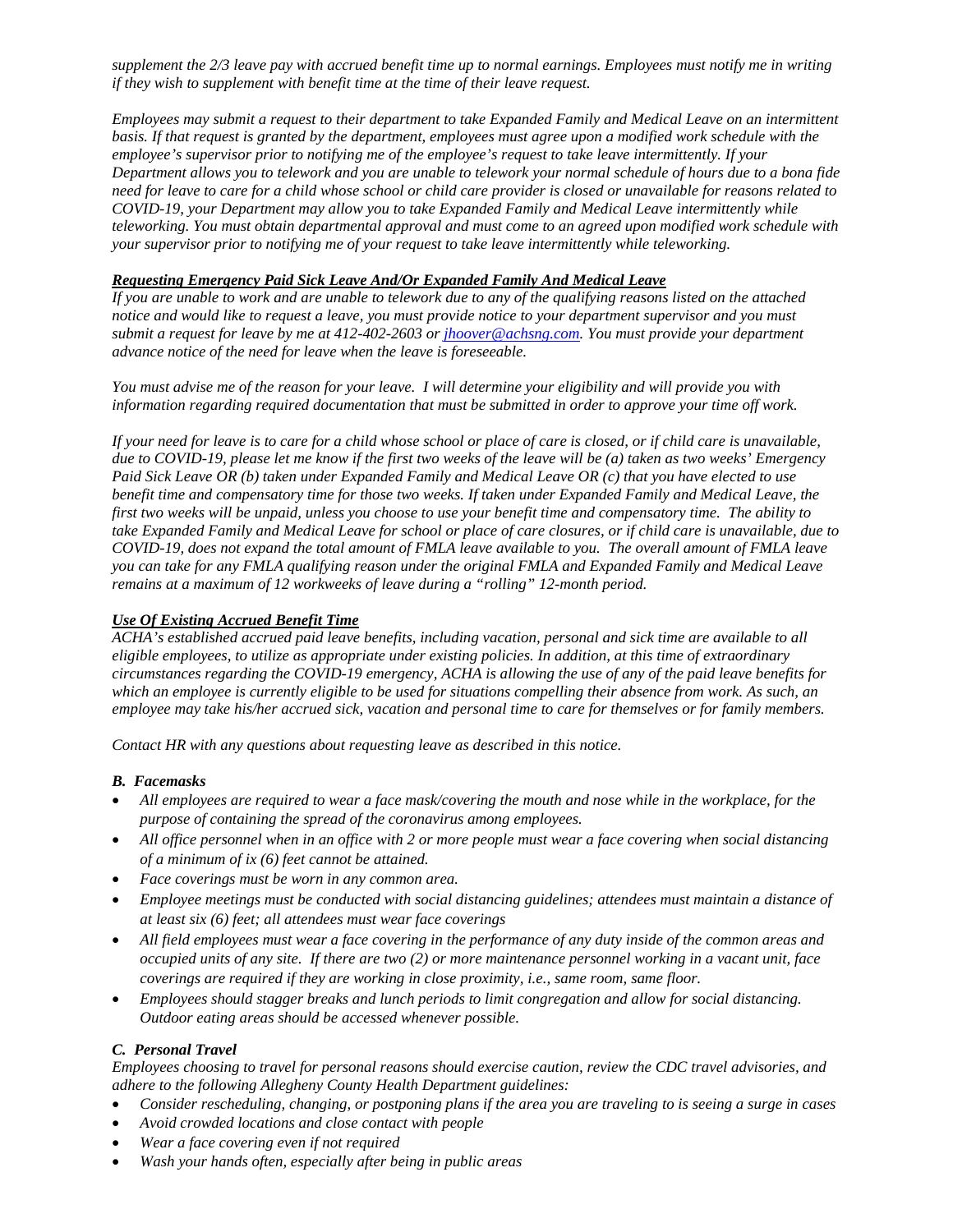*Upon return from out of state travel, you must notify your supervisor and contact Ed Mogus prior to returning to work. Accuracy is important for risk assessment. Failure to report accurately and in good faith will be cause for discipline up through and including termination. The criteria may include the following:* 

- *Travel destination*
- *Dates of travel*
- *Means of transportation*
- *Exposure to groups*
- *Adherence to ACHD guidance*

*Employees will be required to get tested and self-isolate until they receive negative test results and present evidence to their supervisor. You will be required to utilize any personal, sick or vacation time that is available to you while awaiting test results.* 

## *D. General Hygiene*

- *Wash your hands (follow the 20second handwashing rule) or use hand sanitizer after using the toilet, before eating, and if you cough/sneeze into your hands.*
- *Cough/sneeze into your sleeve, preferably into your elbow. If you use a tissue, discard it properly and clean/sanitize your hands immediately.*
- *Open windows regularly to ensure open ventilation.*
- *Avoid touching your face, particularly eyes, nose, and mouth with your hands to prevent from getting infected.*
- *If you find yourself coughing/sneezing on a regular basis, avoid close physical contact with your coworkers and take extra precautionary measures (such as requesting or utilizing sick leave).*

Sydney Hayden moved that the foregoing Resolution be adopted as introduced and read, which was seconded by Paul D'Alesandro, and upon roll call the "Ayes" and "Nays" were as follow:

 AYES: Mark Foerster NAYS: None Sara Innamorato Derek Uber Sydney Hayden Paul D'Alesandro

The Chair thereupon declared said Resolution carried and adopted*.*

### B. Purchasing

- 1. Motion by Derek Uber, second by Paul D'Alesandro, approving Change Order No.1 to Contract ACHA-1552, Specialized Legal Services Contract with Fox Rothschild, to increase the not-toexceed amount for contract term 2/28/20-2/28/21 from \$100,000 to \$250,000, to incorporate a task order for professional legal services for the Hawkins Village mixed-financing deal. After a brief discussion, the motion was unanimously carried.
- 2. Motion by Derek Uber, second by Sara Innamorato, awarding RFP Contract ACHA-1627, Audit Services, to Maher Duessel for a three-year period, with up to two 1-year options. After a brief discussion, the motion was unanimously carried.
- 3. Motion by Sydney Hayden, second by Paul D'Alesandro, approving a piggyback to PA State COSTARTS Contract #4400015469 with Johnson Controls (formerly SimplexGrinnell, LP) to supply and install video surveillance, access control, intercom system and intrusion devices at the Authority's new central office at 300 Chartiers Avenue, McKees Rocks, for a total cost of \$126,573. Motion carried.
- 4. Motion by Sara Innamorato, second by Paul D'Alesandro, awarding IFB Contract ACHA-1628, Refuse Collection Services for ACHA sites, to BFI Waste Services of Pennsylvania, LLC DBA Republic Services of Pittsburgh, for a period of two years with up to three 1-year options. Motion carried.